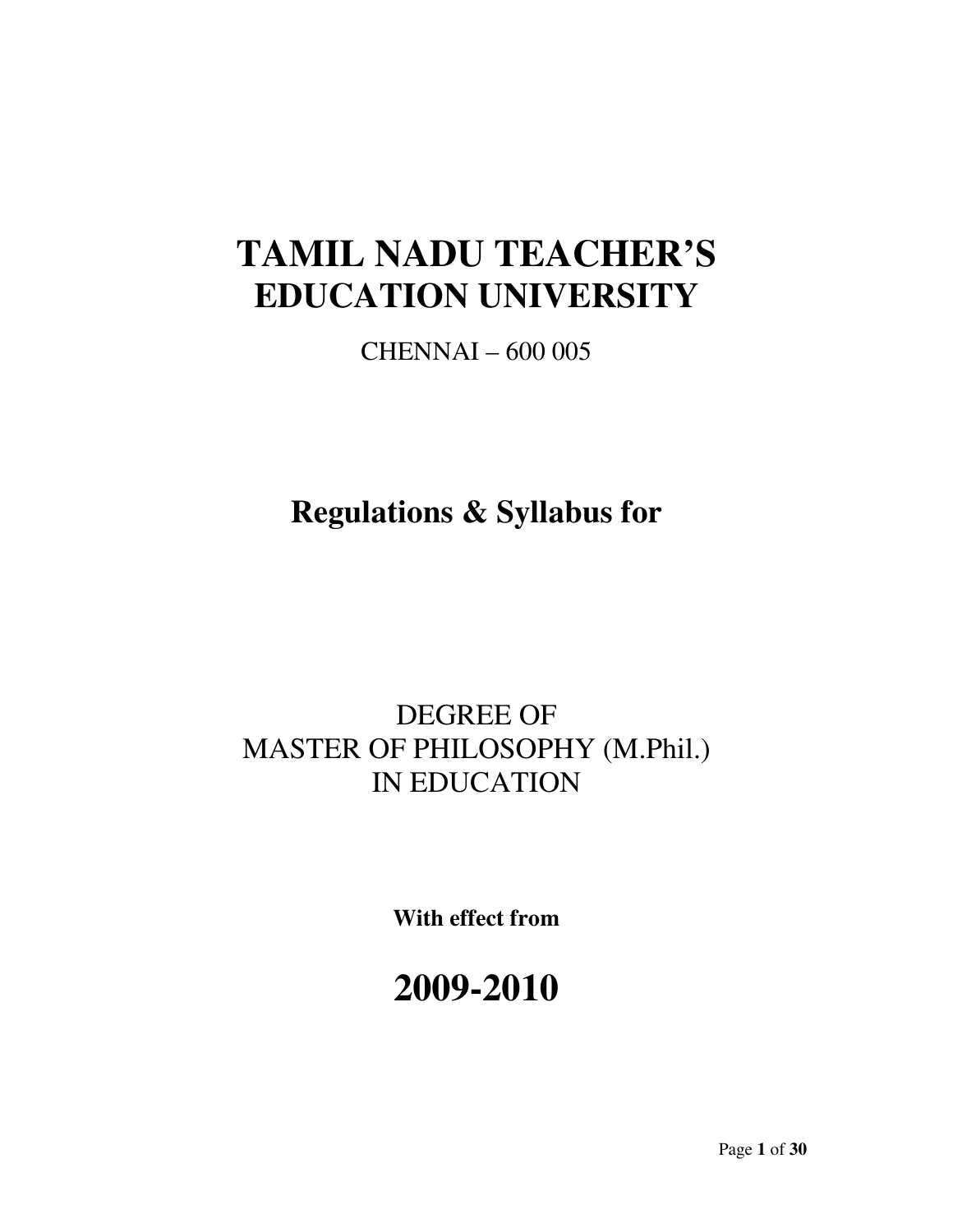# TAMIL NADU TEACHERS EDUCATION UNIVERSITY

# DEGREE OF MASTER OF PHILOSOPHY (M.Phil.)

#### (Effective from the Academic Year 2009 – 2010)

#### R E G U L A T I O N S

#### FULL-TIME

#### 1. ELIGIBILITY

- (a) Candidates who have qualified for Post-Graduate Degree in Education of this university or any university recognized by the Syndicate as equivalent thereto prior to <sup>1st</sup> January 1991, subject to such conditions as may be prescribed there for shall be eligible to register for the Degree of Master of Philosophy (M.Phil) in Education and undergo the prescribed course of study in an approved Institution or Department of the University.
- (b) Candidates who have qualified for Post-Graduate Degree in Education mentioned in Regulation 1 (a) supra on or after  $1<sup>st</sup>$  January 1991, shall be required to have obtained a minimum of 55 % of marks in their Post-Graduate Degree in Education to become eligible to register for the Degree of Master of Philosophy (M.Phil.) in Education and undergo the prescribed course of study in an approved Institution or Department of the University.
- (c) Concession of 5% marks for SC/ST.

#### 2. DURATION

 The duration of the M.Phil course shall extend over a period of one academic year commencing from 1<sup>st</sup> September of each year.

#### 3. COURSE OF STUDY:

The course of study for the degree shall consists of (a) Part I comprising three written papers according to the syllabi duly approved by the Chairman of the Board of Research Studies concerned from time to time; and (b) Part II – Dissertation.

Part I shall consists of Paper I – Research Methodology. Paper II – An advanced paper in the main subject and paper III – which shall be a back-ground paper relating to the proposed dissertation conducted internally by the College/Department.

Provided that candidates admitted under inter-disciplinary basis shall be required to take Paper I – Research Methodology and Paper 2 – An advanced paper in the main subject (any one Elective Paper – refer Page 4) and Paper 3 – which shall be in Education or an inter-disciplinary paper relating to the proposed dissertation conducted internally by the College/ Department. The syllabus for the inter-disciplinary paper shall be approved by the Chairman of the Board of Research Studies.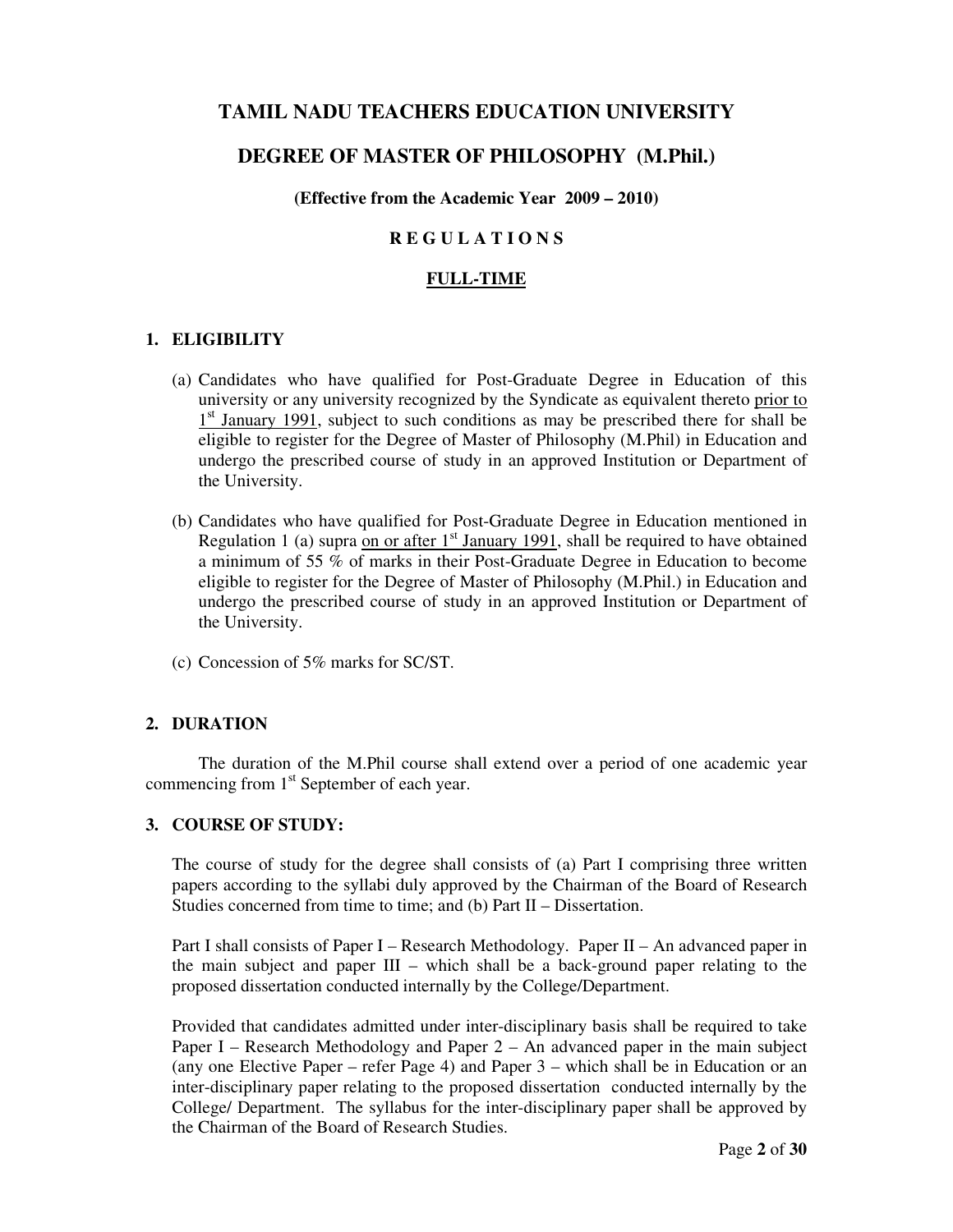#### 4. SCHEME OF EXAMINATION

#### Part I – Written Examinations – Papers 1, 2 and 3

The examinations for papers 1, 2 and 3 shall be held in the month of August of the following year.

The duration for each paper shall be 3 hours carrying 100 marks each.

The question paper setters shall be appointed from the standing list of examiners submitted by the respective Chairman of the Board of Research Studies.

The written papers shall be valued by two external examiners.

If both the examiners have given pass marks and the difference is not more than 15 percent, candidates shall be declared to have passed in written paper by taking the average of the two valuations.

If both the examiners have awarded fail marks and the difference is more than 15 percent, the written paper shall be referred to third examiner and the third valuation shall be final.

If one examiner gives pass marks and the other examiner gives fail marks, the written paper may be referred to third examiner irrespective of the difference and the third valuation shall be final.

If both the examiners have awarded fail marks, irrespective of any difference, the candidates shall be declared to have failed in written paper.

#### Part II - Dissertation

The exact title of the dissertation shall be intimated within one month after the completion of the written examination. Candidates shall submit the dissertation to the University through the Supervisor and Head of the Department/ Principal at the end of one year from the commencement of the course and before  $31<sup>st</sup>$  October which shall be valued by internal examiner (Supervisor) and one external examiner appointed by the University from a panel of four names sent by the Supervisor through the Head of the Department/Principal at the time of intimating the title of the dissertation.

The examiners who value the dissertation shall report on the merit of the candidate as "Highly commended" or "Commended" or "Not commended".

If one examiner commends the dissertation and the other examiner does not commend the dissertation shall referred to third examiner and the third valuation shall be final.

Submission or re-submission of dissertation shall be once in a year i.e. before  $31<sup>st</sup>$ October.

#### 5. PASSING MINIMUM: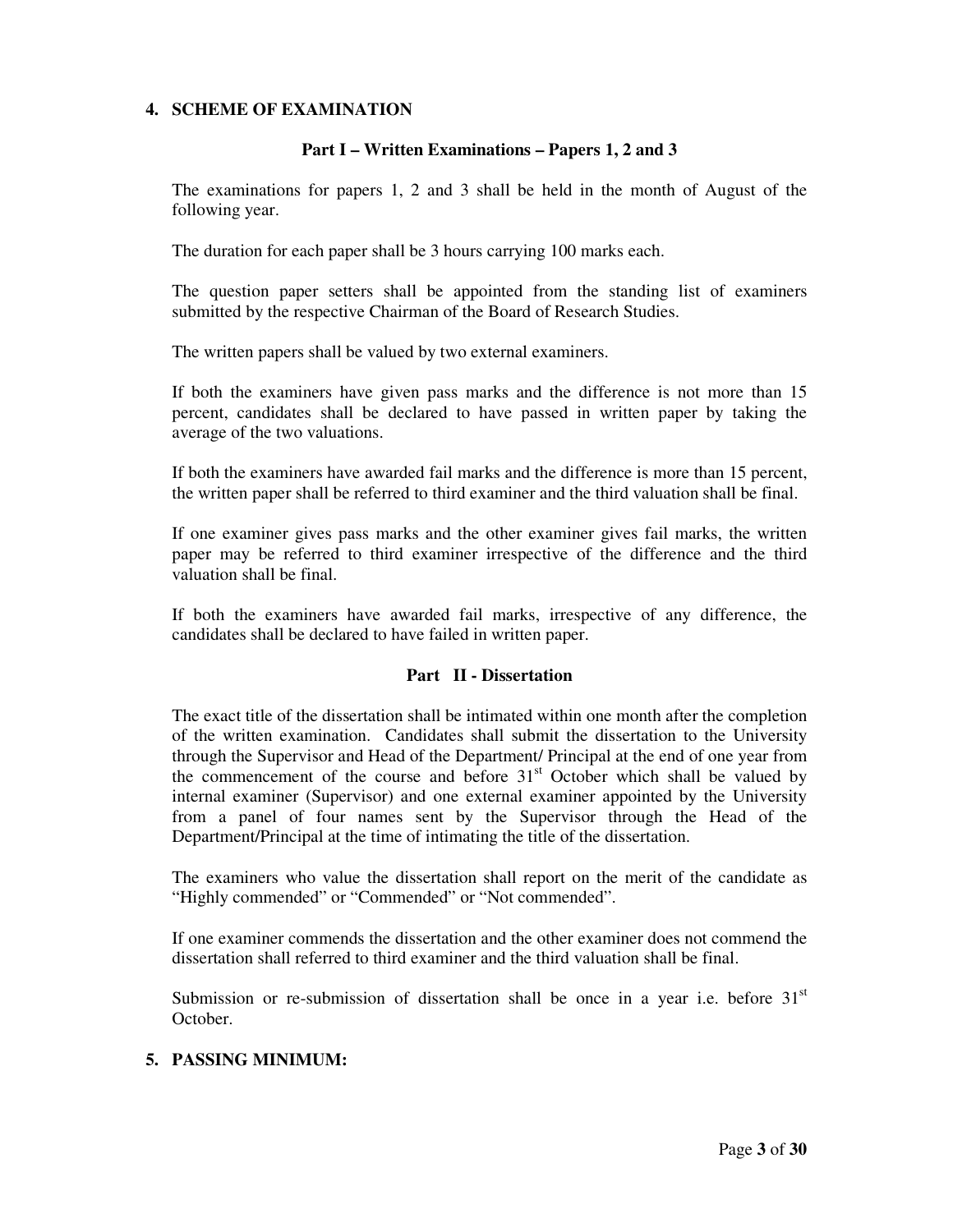- (i) A candidate shall be declared to have passed Part I of the examination if he/she secures not less than 50% of the marks in each paper, including Paper 3 for which examinations are conducted internally.
- (ii) A candidate shall be declared to have passed Part II of the examination if his/her dissertation is commended/Highly commended.
- (iii)All other candidates shall be declared to have failed in the examinations.

### RANGE OF DISSERTATION MARKS

Not commended  $-49\%$  and below, commended  $-50\%$  to 69% Highly Commended  $-$ 70% and above.

#### 6. RESTRICTION IN NUMBER OF CHANCES:

No candidate shall be permitted to re-appear for the written examination in any paper or more than two occasions or to re-submit a dissertation more than once. Candidates shall have to qualify for the degree passing all the written papers, dissertation within a period of three years from the date of commencement of the course.

#### 7. CONFERMENT OF DEGREE

No candidate shall be eligible for conferment of the M.Phil. Degree in Education unless he/she is declared to have passed both the parts of the examination as per the Regulations.

## 8. QUALIFICATION FOR PERSONS CONDUCTNG THE M.PHIL COURSE.

No teacher shall be recognized as a Supervisor unless he/she possesses a Ph.D. Degree in Education or two years of Post-Graduate teaching experience after qualifying for M.Phil. Degree in Education.

Only the Post-Graduate Departments of affiliated colleges and Departments of the University will be recognized for conducting the M.Phil. Course in Education. However, the Syndicate shall have the power to decide any other Institution of Higher Learning/ Research Institute within the University area for conducting the M.Phil. Course in Education on merits.

#### PART-TIME

## 9. ELIGIBILITY

Teacher candidates working in affiliated colleges or in Departments of the University or in Polytechnic approved by the Department of Technical Education or in approved Higher Secondary Schools as well as High Schools under State Board or Central Board or Education Instructors of Indian Armed Force who possess the qualifications prescribed in regulation 1 supra, shall be eligible to register for the degree of Master of Philosophy (M.Phil.) in Education and undergo the prescribed course of study in an approved Institution or Department of this University.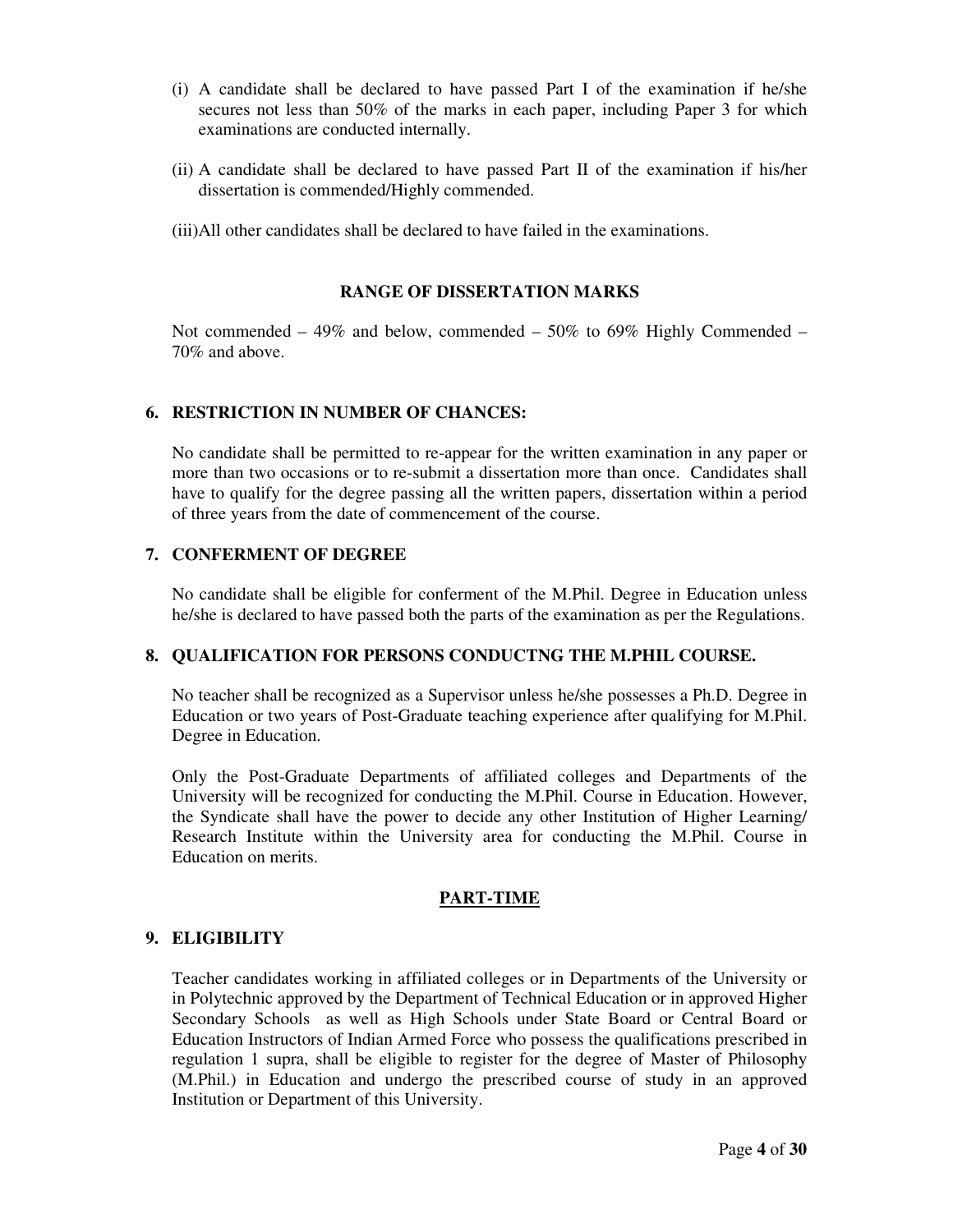#### 10. DURATION

The course of study shall extend over a period of two academic years commencing from 1<sup>st</sup> September. The examination for Part I shall be taken in the month of August next year and Part II Dissertation at the end of second year.

11. The Regulation governing the full time M.Phil. Course in Education with regard to course of study, scheme of examination, passing minimum etc., and qualifications of Guide conducting the M.Phil. Course in Education shall apply to part-time candidates also.

## 12. RESTRICTION IN NUMBER OF CHANCES

No candidate shall be permitted to re-appear for the written examination in any paper or more than two occasions or to re-submit a dissertation more than once. Candidates shall have to qualify for the degree passing all the written papers, dissertation within a period of four years from the date of commencement of the course.

| S.No. | Part      | Paper     | <b>Title</b>                                                                        | Univ.<br><b>Marks</b>    | Internal<br><b>Marks</b> | Max.<br><b>Marks</b><br>(100) | Univ.<br>Exam<br>Duration |
|-------|-----------|-----------|-------------------------------------------------------------------------------------|--------------------------|--------------------------|-------------------------------|---------------------------|
| 1.    | $Part-I$  | Paper - 1 | Advanced<br>Research<br>Methodology<br>and<br><b>Educational Statistics</b>         | 100                      |                          | 100                           | 3 Hrs                     |
| 2.    | $Part-I$  | Paper - 2 | Elective 1 - Management<br>of Education                                             | 100                      |                          | 100                           | 3 Hrs                     |
| 3.    | $Part-I$  | Paper - 2 | 2<br>-Research<br>Elective<br>Using<br>Data Analysis<br><b>Statistical Software</b> | $75*$                    | 25                       | 100                           | 3 Hrs                     |
| 4.    | $Part-I$  | Paper - 2 | Elective 3 - Curriculum<br>Development                                              | 100                      |                          | 100                           | 3 Hrs                     |
| 5.    | $Part-I$  | Paper - 2 | Elective 4 – Educometry                                                             | 100                      |                          | 100                           | 3 Hrs                     |
| 6.    | $Part-I$  | Paper - 2 | Elective 5 - Distance<br>Education                                                  | 100                      |                          | 100                           | 3 Hrs                     |
| 7.    | $Part-I$  | Paper - 2 | Elective 6 - Guidance<br>and Counselling                                            | 100                      | $\overline{\phantom{0}}$ | 100                           | 3 Hrs                     |
| 8.    | $Part-I$  | Paper - 2 | Elective $7$ – Philosophy<br>of Educational Research                                | 100                      |                          | 100                           | 3 Hrs                     |
| 9.    | $Part-I$  | Paper - 3 | Related to the Proposed<br>Area of Study                                            |                          | 100                      | 100                           | 3 Hrs                     |
| 10    | $Part-II$ |           | Dissertation                                                                        | $\overline{\phantom{a}}$ |                          |                               |                           |

# Distribution of Marks

\*Question paper will be set for 100 marks and finally it will be converted to 75 marks.

Note: A Student can choose any one of the seven electives depending upon the availability of the same in the college concerned.

## Question Paper Pattern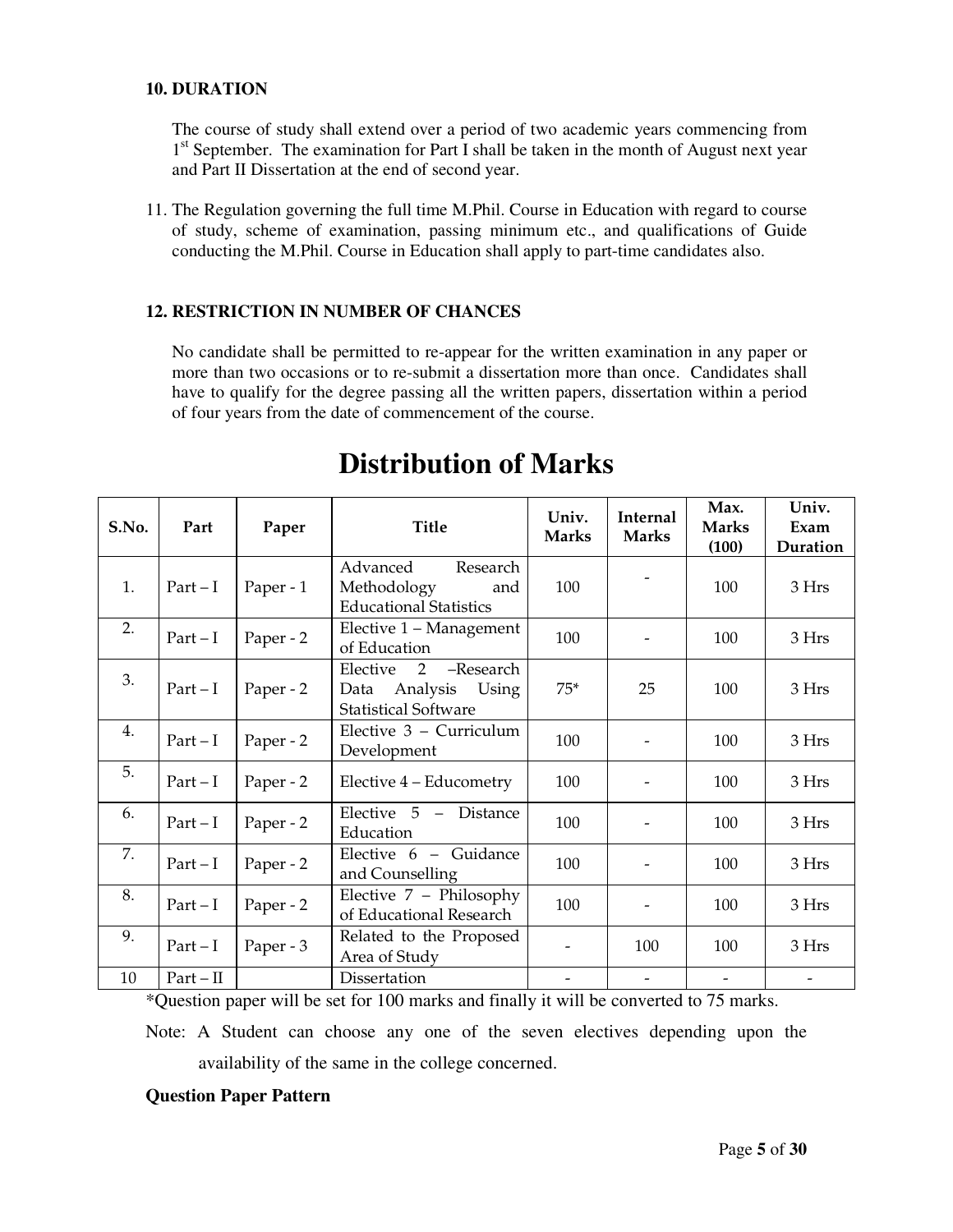There will be seven questions out of which five questions are to be answered. Question numbers 1 to 6 will have two subdivisions a and b. The seventh question will be compulsory which will have seven short notes questions out of which five are to be answered.

# Model frame of the question paper

#### Title of the Paper

Answer any five questions. **Qn.No. 7** is compulsory

Time: 3 Hours Maximum Mark: 100

Instructions:

| All questions carry equal marks                    |
|----------------------------------------------------|
| 1.a.                                               |
| 1.b.                                               |
| 2.a.                                               |
| 2.b.                                               |
| 3.a.                                               |
| 3.b.                                               |
| 4.a.                                               |
| 4.b.                                               |
| 5.a.                                               |
| 5.b.                                               |
| 6.a.                                               |
| 6.b.                                               |
| 7. Write Short notes on any five of the following. |
| a.                                                 |
| $\mathbf b.$                                       |
| $\mathbf{c}$ .                                     |
| d.                                                 |
| e.                                                 |
| f.                                                 |
| g.                                                 |
| ---000000000---                                    |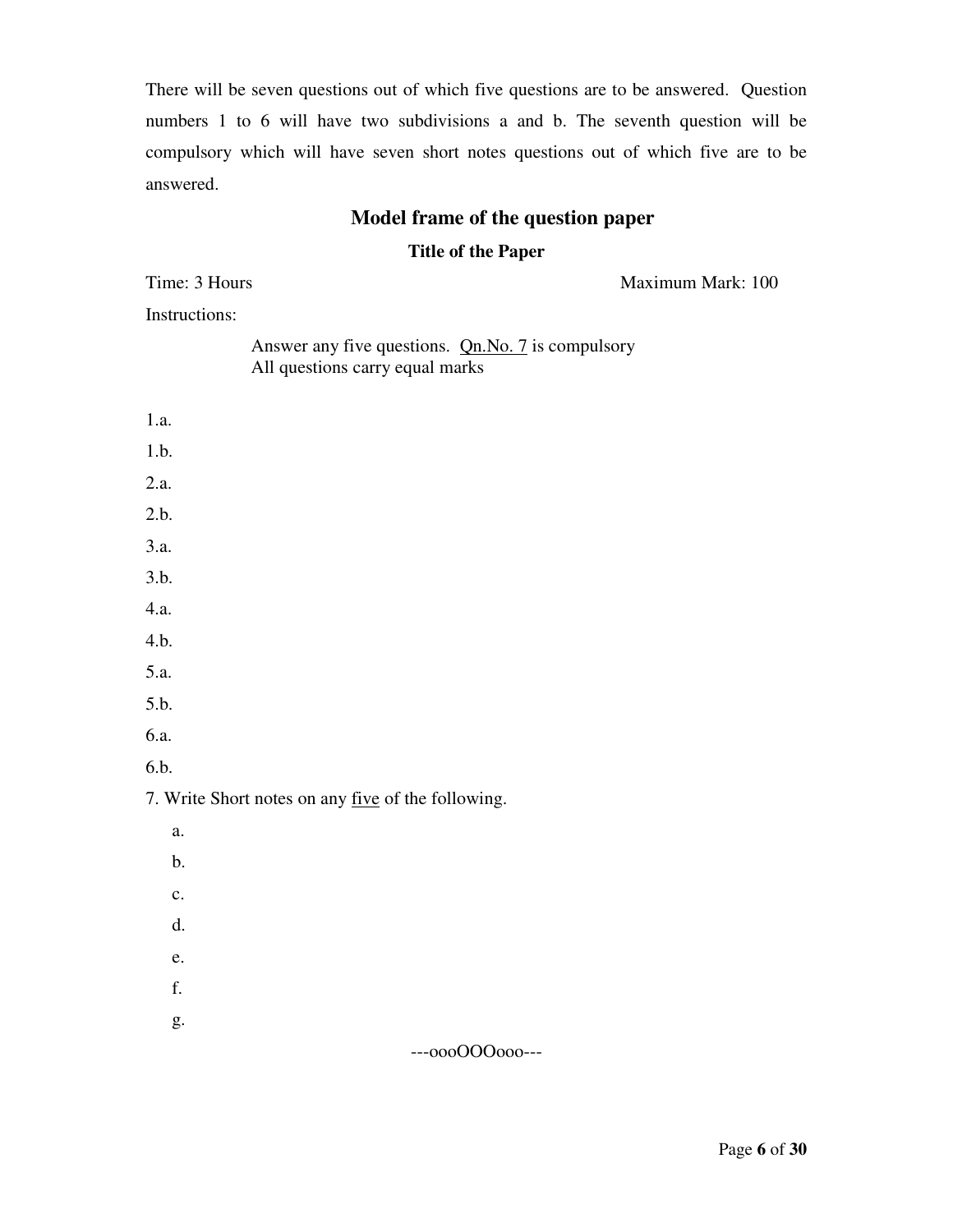# PAPER – I (CORE)

# ADVANCED RESEARCH METHODOLOGY AND EDUCATIONAL STATISTICS

#### Objectives:

After the completion of this course student will be able to

- 1. understand the foundations of Educational Research.
- 2. identify the sources of research problems and variables.
- 3. formulate hypotheses, design of Educational research and to make them understand different techniques of data collection.
- 4. familiarize with different methods and approaches of Educational Research.
- 5. understand the contemporary developments in Educational Research.
- 6. define the 'concept' research as acquisition of information.
- 7. comprehend the methods of acquiring information.
- 8. analyze the nature of enquiry.
- 9. describe the philosophical bases of research
- 10. identify the different paradigms.
- 11. explain the theory behind statistics.
- 12. choose appropriate statistical techniques for the analysis of data collected.
- 13. use and interpret the results on analysis.
- 14. acquire the skill in using computer for data analysis.
- 15. illustrate simple statistical analysis using computer.
- UNIT I: Research as a process of acquisition of knowledge Methods of acquiring knowledge – Older methods –Modern Scientific method – Steps in Scientific Methods – Assumption underlying Scientific Method – Theory building – Nature, Type and Functions of theories.
- UNIT II: Nature of Enquiry Search for Truth, Conceptions of Social reality, Positivism – Understanding Natural and Social phenomena – Physical and Social reality – Ontological, Epistemological, Methodological and Humanrelated assumptions – the Objectivist and Subjectivist polarization.
- UNIT III: The Philosophical bases of research Positivistic and Anti-Positivistic movements – Phenomenology, Symbolic interactionism – Ethnomethodology – Feminist Research – Ethics of Educational Research.
- UNIT IV: Normative, Interpretive and Critical Paradigms Emerging paradigms Complexity theory.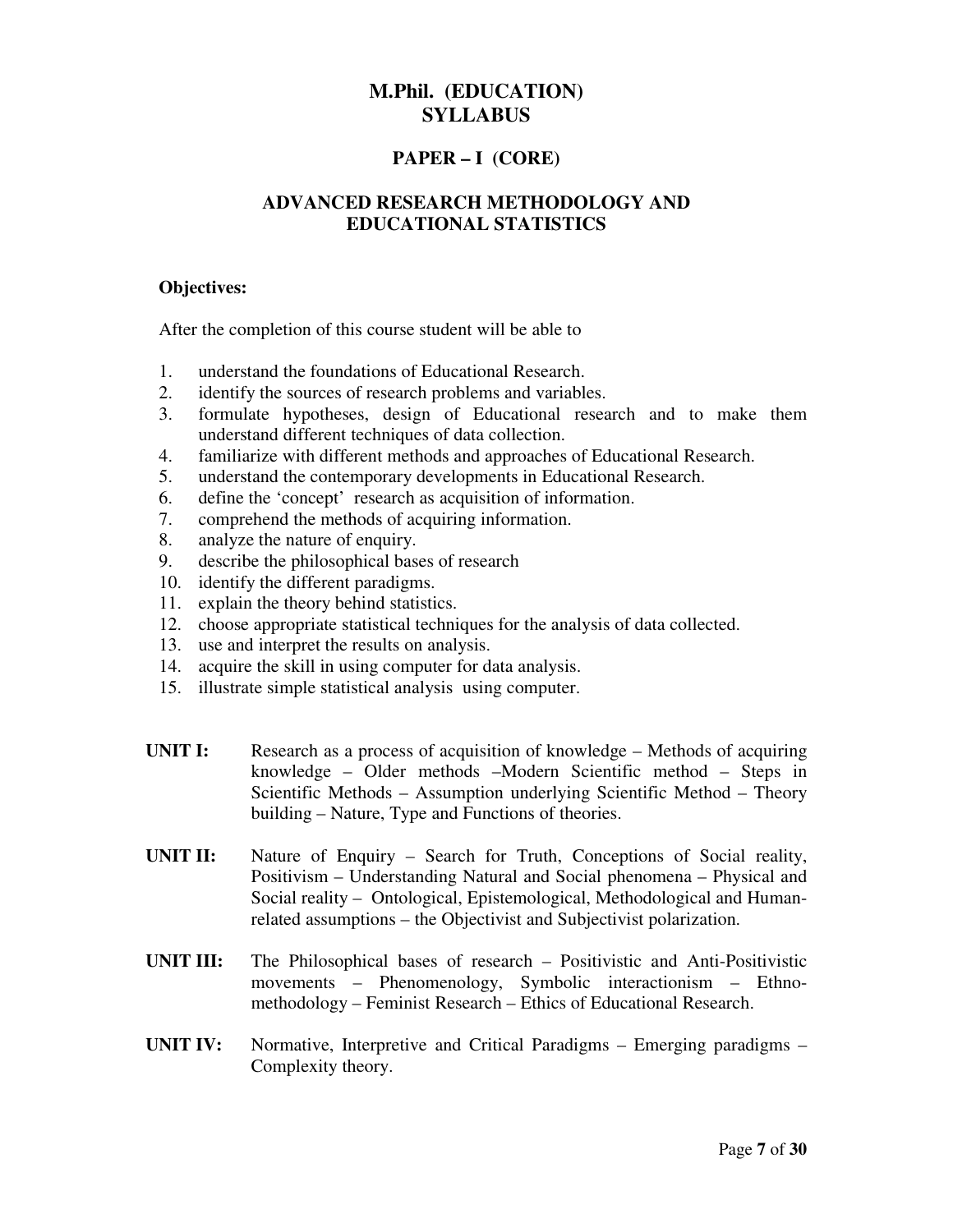## UNIT V: Scientific Research Methods

- a) Hypotheses for Problem Solving Construction and Confirmation of Hypothesis - logic of Hypotheses Testing – Null Hypothesis and its significance – Testing Hypothesis of different types.
- b) Experimental research Designs with and without control Purpose and Methods of Control – Factors to be controlled designs with minor, partial and rigorous control – Validity of Designs – Internal and External validities – Quasi Experiments – Single Case research.
- UNIT VI: Humanistic research Methods: Case Study Method Critical Theory Model – Ethnographic research methods – History Method.
- UNIT VII: Statistical Analysis for Humanistic researches. Participant Observation; Participant Verification Procedure; Triangulation; Analysis of evidence – Qualitative Analysis of Data – Data Reduction, Matrix Display Tactics for drawing conclusions confirming Findings, Summarising and Integrating findings.

Recent Developments in Educational Research – Internet Uses – Internet based Research in Education. Simulation, Geographical Information Systems (GIS), Needs Analysis and Evidence Based Education.

- UNIT VIII: Statistical Analysis for Scientific Researches.
	- a) Sampling Procedures: Probability and Non-Probability sampling Effective Sample Size – Sampling Errors;
	- b) Univariate and Bivariate Analysis Analysis of Variance (ANOVA) between Subjects, One Way, Factorial within Subjects; Parameter Estimation; Association; Correlation; Regression.
	- c) Multivariate Analysis: i) Multiple Regression Multiple R; Canonical R, ii) Group Differences – ANOVA, Factorial ANOVA; One Way ANOVA, Factorial MANOVA; MANCOVA; iii) Prediction of Group Membership – Discriminant function; iv) Structure – Principal Component, Factor Analysis, Path analysis.
	- d) Meta Analysis.
- UNIT IX: Computer and Data Analysis i) About Data Base Packages MS Excel, FOXPRO, Visual FOXPRO. Use of MS Excel for Data Entry: Variables – Import and Export of files – Data Manipulation – Data Transformation – Performing Simple Statistical Analyses like Measures of Central Tendency, Measures of Variability, Percentiles, Correlation, t – Value etc. ii) About Statistical Packages – SPSS – STATISTICA – OPENSTAT4 – NCSS – STATPAC – SAS – MINITAB – VISTA – STRATA – R-Statistics, Q-Plus etc. iii) Review of Packages and their Uses in Educational Research.

Note: What is expected is an understanding of the assumptions, objectives, principles and theory behind the Statistics, their uses and Interpretation and not the actual computations.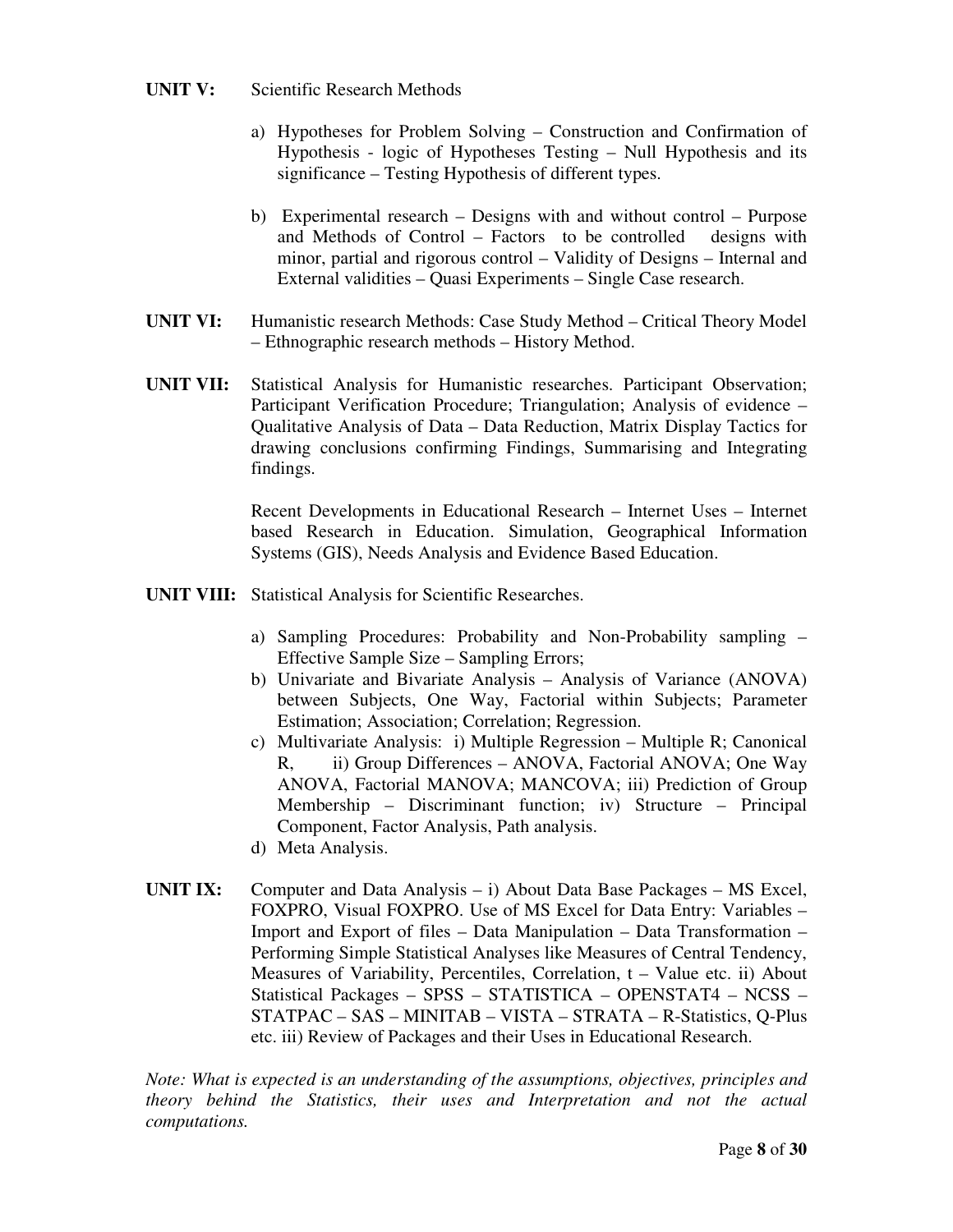### References:

- 1. Balasubramanian, P.S. (1986), Quantitative and Qualitative Approaches to Educational research in Journal of the Madras University Vol.LVIII, No:1&2, 1986.
- 2. Borg, W.R., Gall, M.D. (1979). Educational Research An Introduction,  $3<sup>rd</sup>$ Edition, New York: Longman Inc.
- 3. Burgen, Robert, G. Ed., (1985). Issues in Educational Research: Qualitative Methods. London: The Falmer Press.
- 4. Burroughs, G.E.R. (1975). Design and Analysis in Educational Research. 2<sup>nd</sup> Edition. Oxford: Alden & Mowbray Limited.
- 5. Chamberlin,J.G. (1969). Toward a Phenomenology of Education. Philadelphia: West Minister Press.
- 6. Cohen, Brenda. (1983). Means and Ends in Education. London: George Allen & Unwin.
- 7. Cohen, Louis. et.al  $(2000)$ , Research Methods in Education  $(5<sup>th</sup>$  edition). London: Routledge.
- 8. Denzin, Norman K. and Lincoln, Yvonna S. (1994). Hand Book of Qualitative Research. New Delhi: Sage Publications.
- 9. Festinger, U & Katz.. (1972). Research Methods in Behavioural Sciences. New York: Bold Dryden.
- 10. Freive, P (1973), Pedagogy of the Oppresses, New York: Seabary.
- 11. Golten, C and Manion, L. (1985). Research Methods in Education. London:Routledge.
- 12. Golten, C and Manion, L. (1981). Perspectives on Classrooms and Schools. London: Holt, Rinehart and Winston.
- 13. Hadin, Catherine. (1987). Research Design: Strategies and Choices in the design of Social Research. London: Allen and Unwin.
- 14. Hair, Joseph F. et.al. (1996). Multivariate Data Analysis. (5<sup>th</sup> Edn.). New Jersey: Prentice-Hall International, Inc.
- 15. Keenes, J.P. (1988). Educational Research Methodology and Measurement, An International Handbook Educational, New York: Pergamon Press.
- 16. Kerlinger, Fred,N (1964). Foundations of Behavioural Research: Educational and Psychological Inquiry. New York: Holt and Rinehart and Winston, Inc.
- 17. Kerlinger, Fred,N (1978). Foundations of Behavioural Research. New Delhi: Surjeet Publications.
- 18. Lather, P. (1986). Research as Praxis, Harvard Educational Review, Vol.56 No:3.
- 19. Mc.Kernan, James. (1991). Curriculum Action Research A Handbook of Methods and Resources for the Relative Practitioner, London: Kogan Page.
- 20. Nisbet (ed.). (1985). Research, Policy and Perspective. London: Kogan Page.
- 21. Peokewits, T. (1984). Paradigm and Ideology in Educational research. London: Palmer Press.
- 22. Polkinghorne, D. (1983). methodology for Human Sciences: Systems of Enquiry. Albany: State University of New York Press.
- 23. Popham, W.J. (1981). Modern Educational Measurement. Englewood Cliffs: Prentice Hall Inc.
- 24. Reason, P and Rowan, J. (1981). Human Enquiry. New York: Wiley.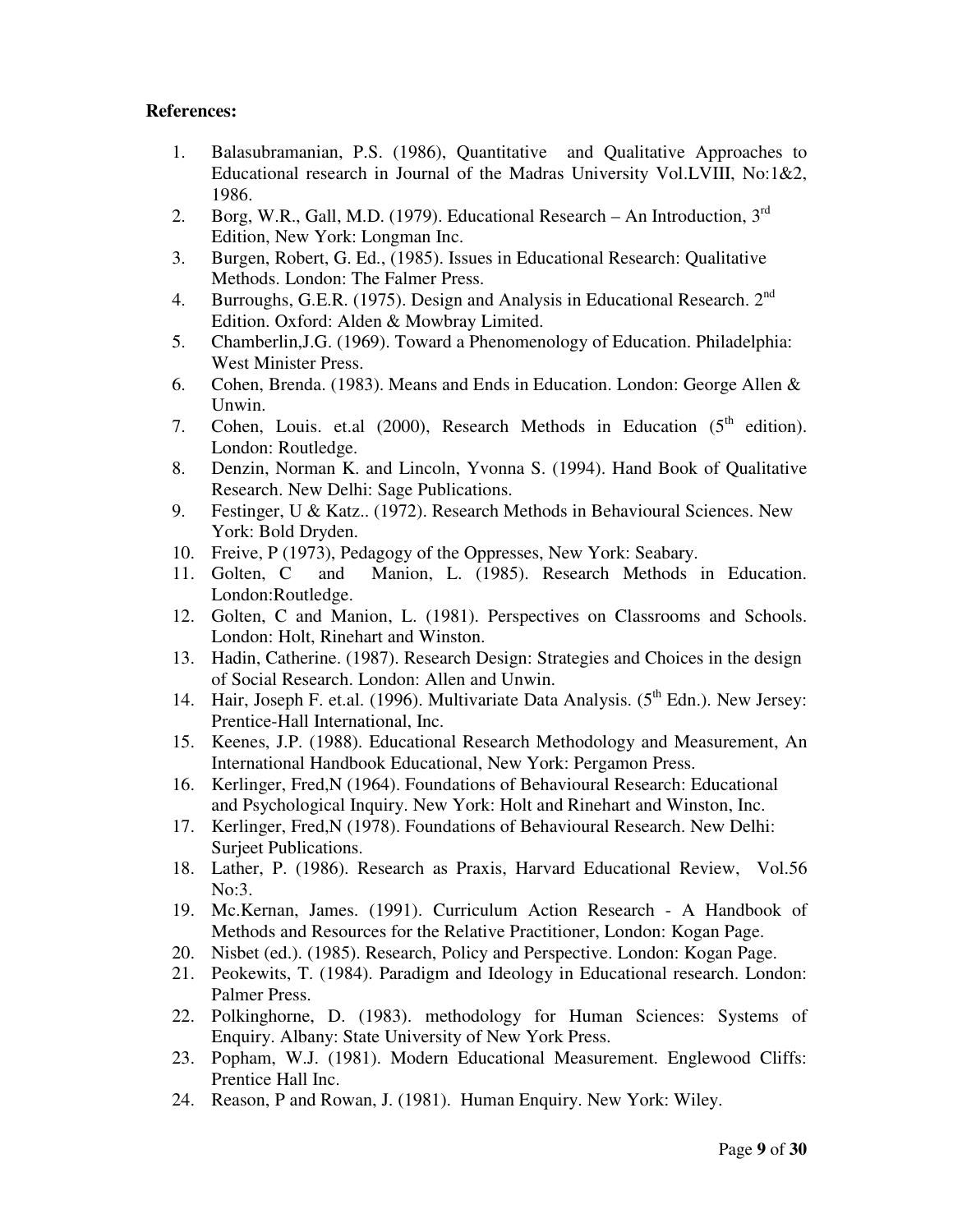- 25. Stangge, Sherman, M. (1987). Adult Education and Phenomenological Research. Florida: Robert, E, Krieger Publishing Company.
- 26. Swami, Satprakashananda. (1974). Methods of Knowledge. Calcutta: Advaita Ashrama.
- 27. Tabachnik, B.G and Fidell L.S. (1983). Using Multivariable Statistics, New York: Harper.D.Row.
- 28. Van Dalen, Deobold B. (1979). Understanding Educational Research An Introduction (4<sup>th</sup> Edition). New York: Mc Graw Hill Book Company.
- 29. Wasford, Geoffrey (Ed.) (1991). Doing Educational research, London: Routledge.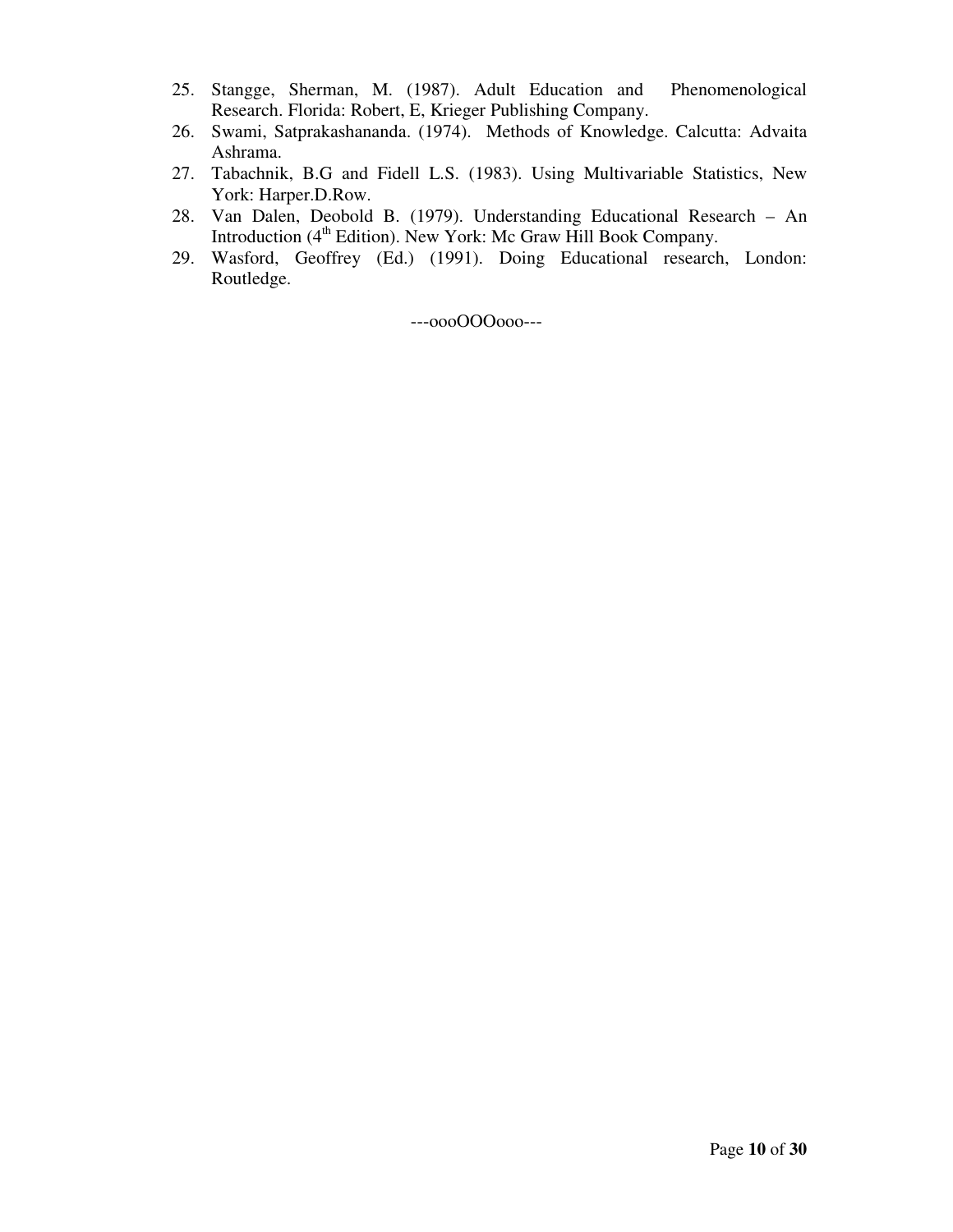# PAPER – II (Elective 1) – MANAGEMENT OF EDUCATION

### Objectives:-

After the completion of this course student will be able to

- 1. understand the basic concepts of Educational Administration and Management.
- 2. understand the various approaches to the management theory.
- 3. acquire necessary knowledge and expertise of the principles and procedures of Educational Administration and Management.
- 4. develop an understanding and appreciation of the role of different agencies of Educational Administration.
- 5. develop the requisite knowledge and skills for educational planning and institutional planning.
- 6. understand contemporary developments in Educational Management, Planning and Finance.
- 7. comprehend the concept and principles of Management,
- 8. acquire knowledge and skills for Educational and Institutional Planning
- 9. develop the ability to apply the modern management techniques in the frame work of existing educational system.
- 10. explain the functions of leadership role as change agent.
- 11. develop the skills to resolve conflicts.
- 12. optimize student participation in curricular and co- curricular activities.
- 13. manage the institutional and instructional processes towards the attainment of the functional objectives.
- 14. develop the skill in resource Management/ maximize the use of available resources.
- UNIT I: Educational Management: Definition and Scope of Management Functions of Management – Management and ideology – Management and decision making – Management and Administration– The problem of definition – The need to modernize educational administration.
- UNIT II: Major approaches to Management Theory: The Engineering or production approach.
- UNIT III: Educational Planning : The concept of Educational Planning a brief Historical Review – Approaches to Educational Planning – Planning, Programming, Budgeting and Control.
- UNIT IV: Institutional Planning- the concept, scope and objective of Institutional Planning – the need for Institutional Planning – Basic characteristics of Institutional Planning – steps involved in the preparation, implementation and evaluation of institutional planning.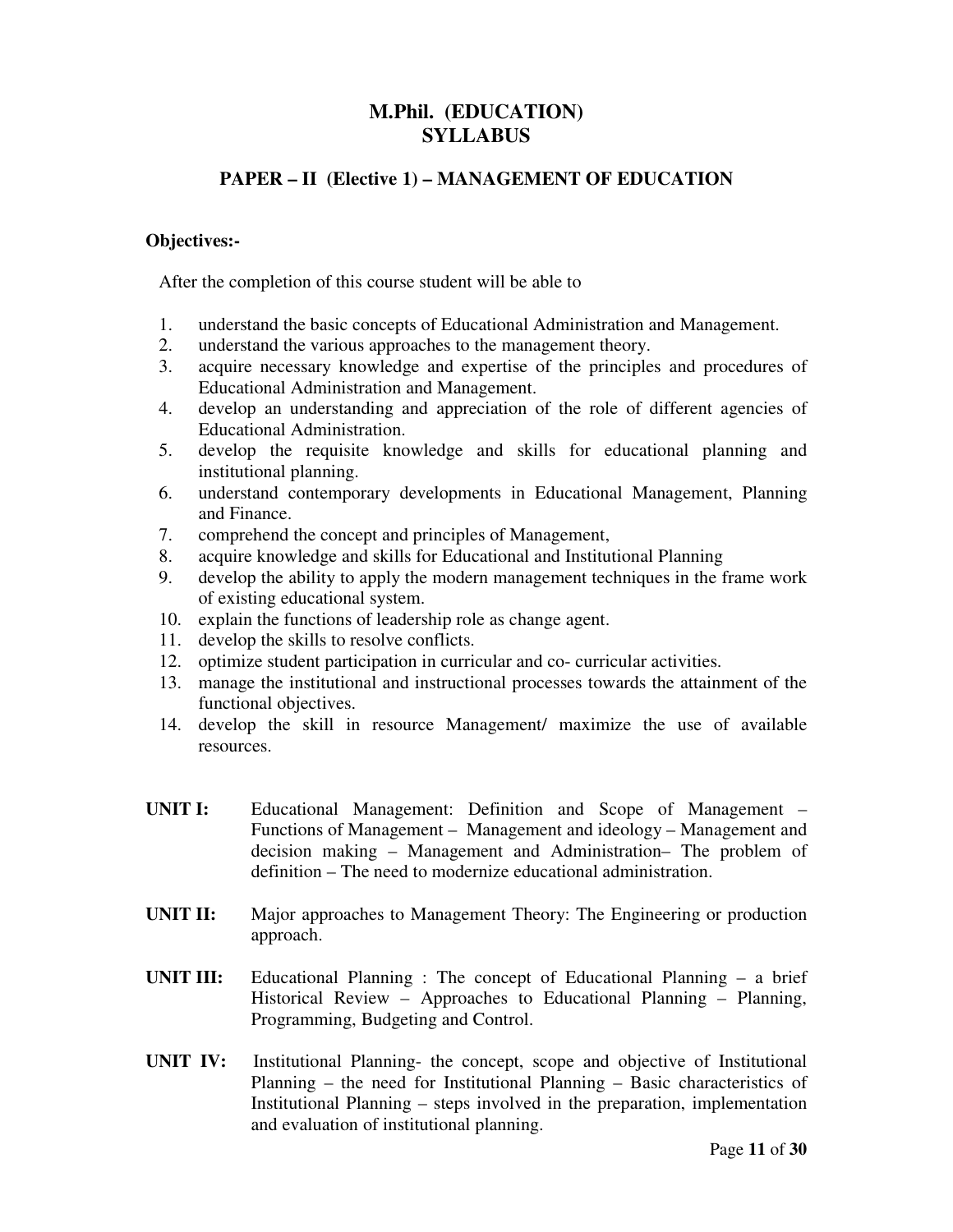Educational Supervision and Inspection practices with respect to Curriculum planning, implementation and evaluation.

- UNIT V: Application of modern management techniques to educational administration – Decision making and problems solving – Systems approach to educational change.
- UNIT VI: Educational Manager as a change agent and as a leader –Facilitator of Change – Factors affecting change. Management as communication system – decision making process – Motivation and participation.
- UNIT VII: Resource management Management of Human, Material and Financial resources - Management of Personnel – teaching and non teaching in organization – Institutional climate – group dynamics.

Management of students – admission – Participation in curricular and cocurricular activities –Management of student conflicts – disciplinary problems.

Management of learning process – learning resources – time tabling – classroom management – class room climate – management of examination.

## References:

- 1. AIU, Staff Development in Indian Universities. (1996). New Delhi: Association of Indian Universities.
- 2. Ananda, W.P. and Guruge. (1984). General Principles of Management for Educational Planners and Administrators. Paris: UNESCO.
- 3. Bell, Les. (1988). Management Skills in Primary Schools, London: Routledge.
- 4. Blake, R.R, Mouton, J.S and Williams, M.S. (1981). The Administrator Grid. London: Jossey-Bass Publishers.
- 5. Board, Robert de. (1978). The Psychoanalysis of organizations. London: Tavistock Publications.
- 6. Brent, Davies et.al. (1990). Educational Management for the 1990s. England: Longman Group Ltd.,
- 7. Bush, Tony and Burnham, John West. (Ed). (1994). The Principles of Educational Management. England: Longman Group Limited.
- 8. Cooke, Steve and Slack, Nigel. (1984). Making Management Decisions. New Delhi: Prentice Hall.
- 9. Druker, Peter F. (1975). Management Tasks, Responsibilities, Practices. New Delhi: Allied publishers Pvt. Ltd.
- 10. George, G.M. and Jones, G.R. (1996). Understanding and Managing Organizational Behaviour. XXXXXXX: Addison-Wesley Publishing Company.
- 11. Kiranmayi Y.S. (1989). Management of Higher Education in India. New Delhi: Crown Publications.
- 12. Koontz Harold, Weistrich Heinz. (1990). Essentials of Management. New York: McGraw Hill International Edition.
- 13. Koontz Harold, Weistrich Heinz.(1988). Management. New York: McGraw Hill International Edition.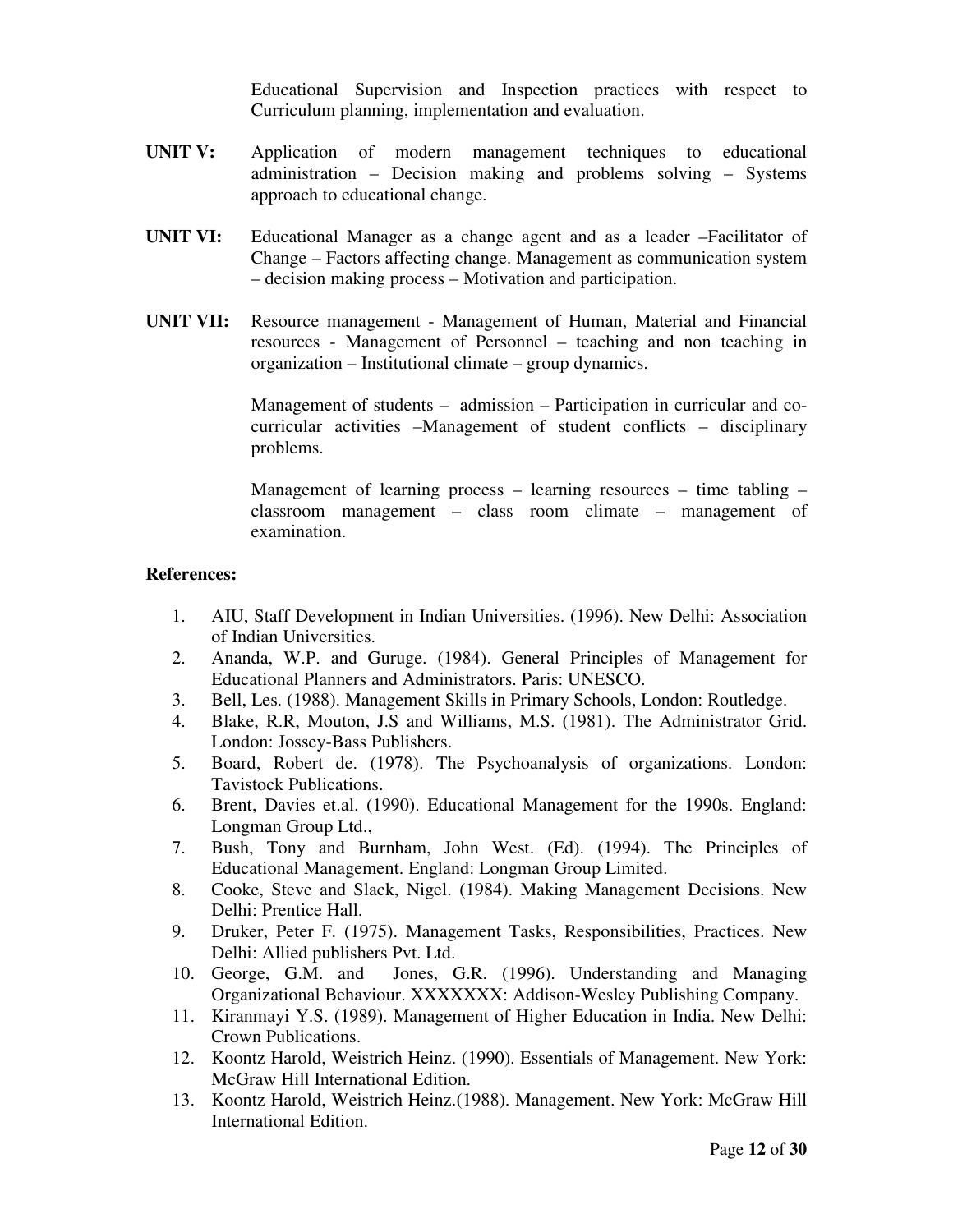- 14. Koontz, O'Donnel and Weihrich. (1982). Essentials of Management. New Delhi: Tata Mc Grawhill publishers.
- 15. Krishnamacharyulu, V. (2005). School Management and Systems of Education. Hyderabad: Neelkamal Publications Private Limited.
- 16. Luthans, Fred. (1998). Organizational Behaviour. Boston: Irwin, McGraw Hill.
- 17. Malik, S.C. (Ed). (1971). Management and Organization of Indian Universities. Shimla: Indian Institute of Advanced Studies.
- 18. Meredydd, Hughes et.al. (Eds) (1985). Managing Education. London: Holt Rinehart and Winston.
- 19. Narayan Dash, Biranchi. (2004). School Organization, Administration and Management. Hyderabad: Neelkamal Publications Private Limited.
- 20. Newman et.al. (1974). The Process of Management: Concept, Behaviour and Practice. New Delhi: Prentice Hall of India.
- 21. NIEPA. (1986). Educational Management in India. New Delhi: NIEPA.
- 22. Pareek, Udai. (1988). Organizational Behaviour Process. Jaipur: Rawat Publications.
- 23. Prasad, Lallan and Bannerjee, A.M. (1990). Management of Human Resources. New Delhi: Sterling Publishing Pvt. Ltd.
- 24. Rao, V.S.P. and Narayana. (1987). Principles and Practice of Management. Delhi: Konark Publishers Pvt. Ltd.
- 25. Sharma, R.C. (1983). School Management. Delhi: Sarita Prakashan.
- 26. Singh, H.M. (Ed.). (1995). Fundamentals of Educational Management. New Delhi: Vikas Publishing House Private Limited.
- 27. Tandon, Sandhya. (1985). Executive Decision Making. New Delhi: National Publishing House.
- 28. Theodore.K.Miller, Roger.B.Winston,Jr and Associates. (1991). Admini-stration and Leadership in Student Affairs. Accelerated Development Inc. Publishers.
- 29. Ubben, G.C and Hughes, L.W. (1987). The Principal-Creative Leadership for Effective Schools. Boston: Allyn and Bacon, Inc.
- 30. Varghese, Alexander V. (1968). Higher Education and Management. Illionis: Richard, D. Irwin.
- 31. Yull, Gary A. (1978). Leadership in Organisation. New Jersey: Prentice Hall.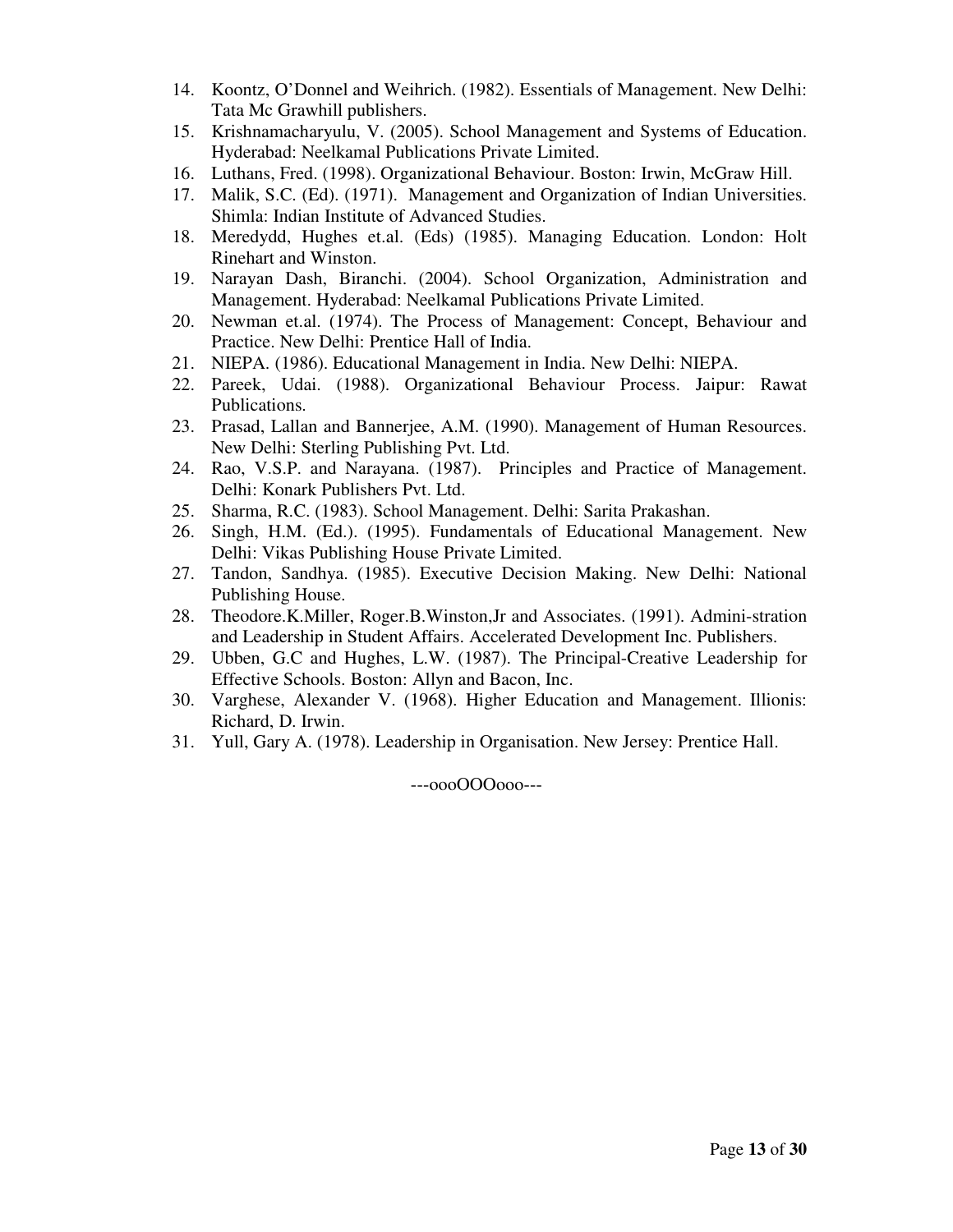# PAPER – II (Elective 2) – RESEARCH DATA ANALYSIS USING COMPUTER SOFTWARE

## **Objectives**

After the completion of this course student will be able to

- 1. access and prepare data.
- 2. define data.
- 3. label variables.
- 4. develop skill in data transformation.
- 5. identify and use the different steps for descriptive statistics.
- 6. use the computer software for the calculation of bi-variate statistics.
- 7. apply the computer software for the differential, relational and non parametric analysis and interpret the results.
- 8. enrich the knowledge base to identify and make prediction using the computer output.
- 9. develop the skill in use of appropriate statistical techniques
- 10. develop the skill of drawing charts and scatter plots using computer software.
- 11. instill confidence in using the statistical software.
- 12. acquaint strong statistical base.
- 13. analyse the differences in assumptions of different statistical techniques.
- 14. interpret the statistical results accurately and appropriately.

#### UNIT I: Data access, Data preparation and Transformations

- 1. Excel interface
- 2. Data editor
- 3. Data import
- 4. Define Variables Properties tool
- 5. Identify Duplicate cases tool
- 6. Copy Data Properties tool
- 7. Compute new variables using arithmetic, Cross–case, date and time, logical, Missing-value, random-number, and Statistical or string functions
- 8. Recode string or numeric values
- 9. Recode values into consecutive integers
- 10. Create conditional transformations
- 11. Using "Do if," "Else if" "Else" and "End if" statements
- 12. Data Transformation functions

### UNIT II: Descriptive statistics

- 1. Cross tabulations
- 2. Frequencies
- 3. Descriptive
- 4. Explore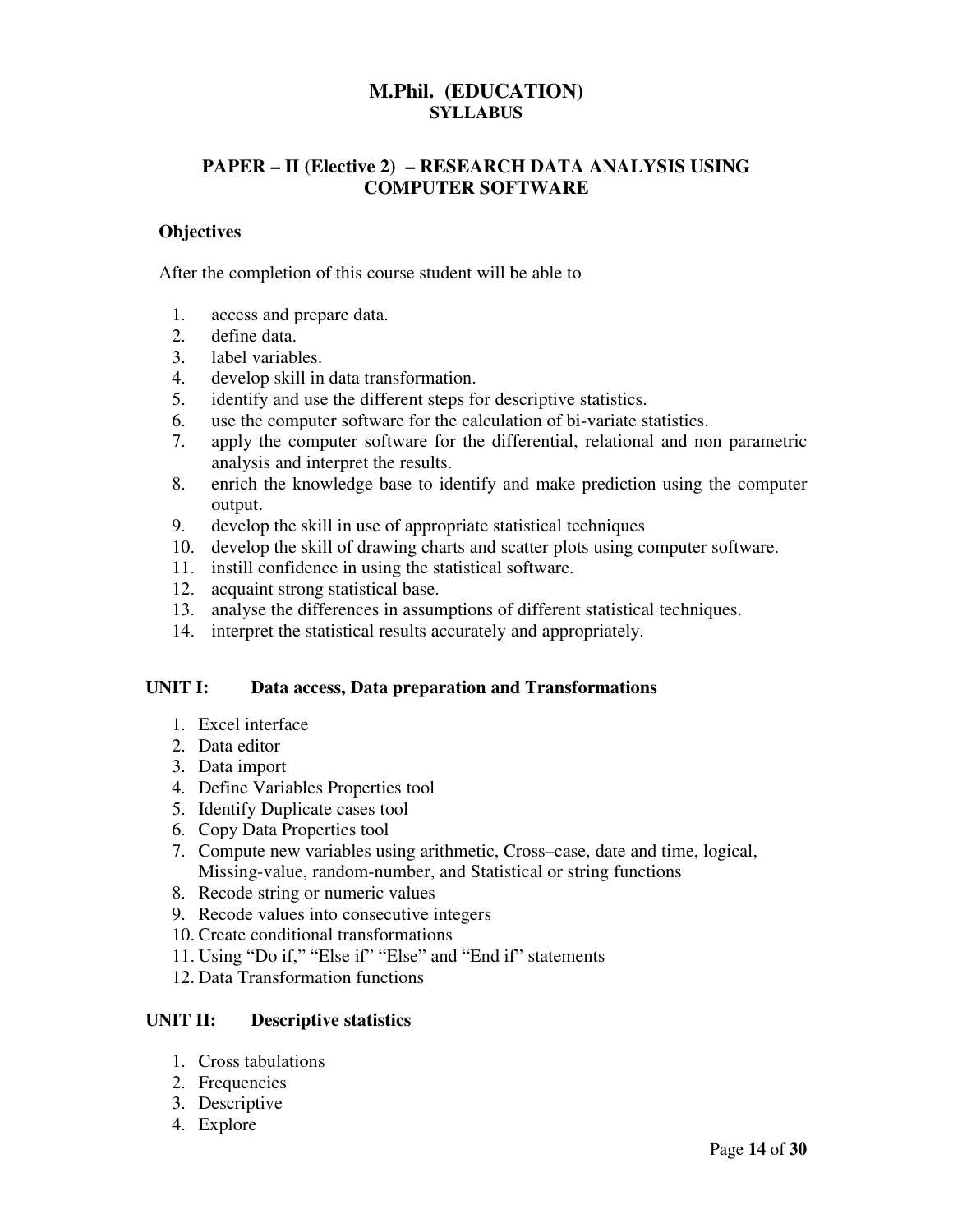## UNIT III: Bivariate statistics

- 1. Means
- 2. t- tests (Two-Sample Tests)

# UNIT IV: Correlation

- 1. Bivariate
- 2. Partial

# UNIT V: Non-Parametric tests

- 1. Tests for one sample
- 2. Tests for two related samples
- 3. Tests for two independent samples

(Chi-Square, Contingency, Kendall's Coefficient, Kendall's Tau, Sign Test, Runs Test, Sample K-S, Mann-Whitney U Test, Kruskal-Wallis One Way ANOVA, Friedman Two Way ANOVA, Wilcoxon Test, Rank Correlation).

# UNIT VI: Prediction for numerical outcomes and identifying groups

- 1. Analysis of variance (ANOVA) One Way, Two Way and Three Way
- 2. Linear regression
- 3. Logistic Regression
- 4. Principal components Analysis
- 5. Factor analysis
- 6. Cluster analysis K-Means Hierarchical
- 7. Discriminant Analysis
- 8. Reliability Analysis

# UNIT VII: Reporting

- 1. Categorical charts
	- Bar Line Area Pie Box plot Stem-Leaf

## 2. Scatter plots

- Simple, grouped, scatter plot matrix Fit lines Dot charts
- Histograms Multiple use charts

# Practicum

Each Unit has to be discussed/ taught with demonstration followed by student practical. At the end of the course a Report should be submitted by each student showing the evidence of practical done. The report has to be internally valued for the maximum of 25 marks. The theory examination (External) has to be valued for 75 marks.

## Note:

1. The Research Data Analysis may be taught by using the statistical packages available in the Department/ College. To mention a few SPSS, STATISTICA, OPENSTAT4, NCSS, STATPAC, MINITAB, VISTA etc.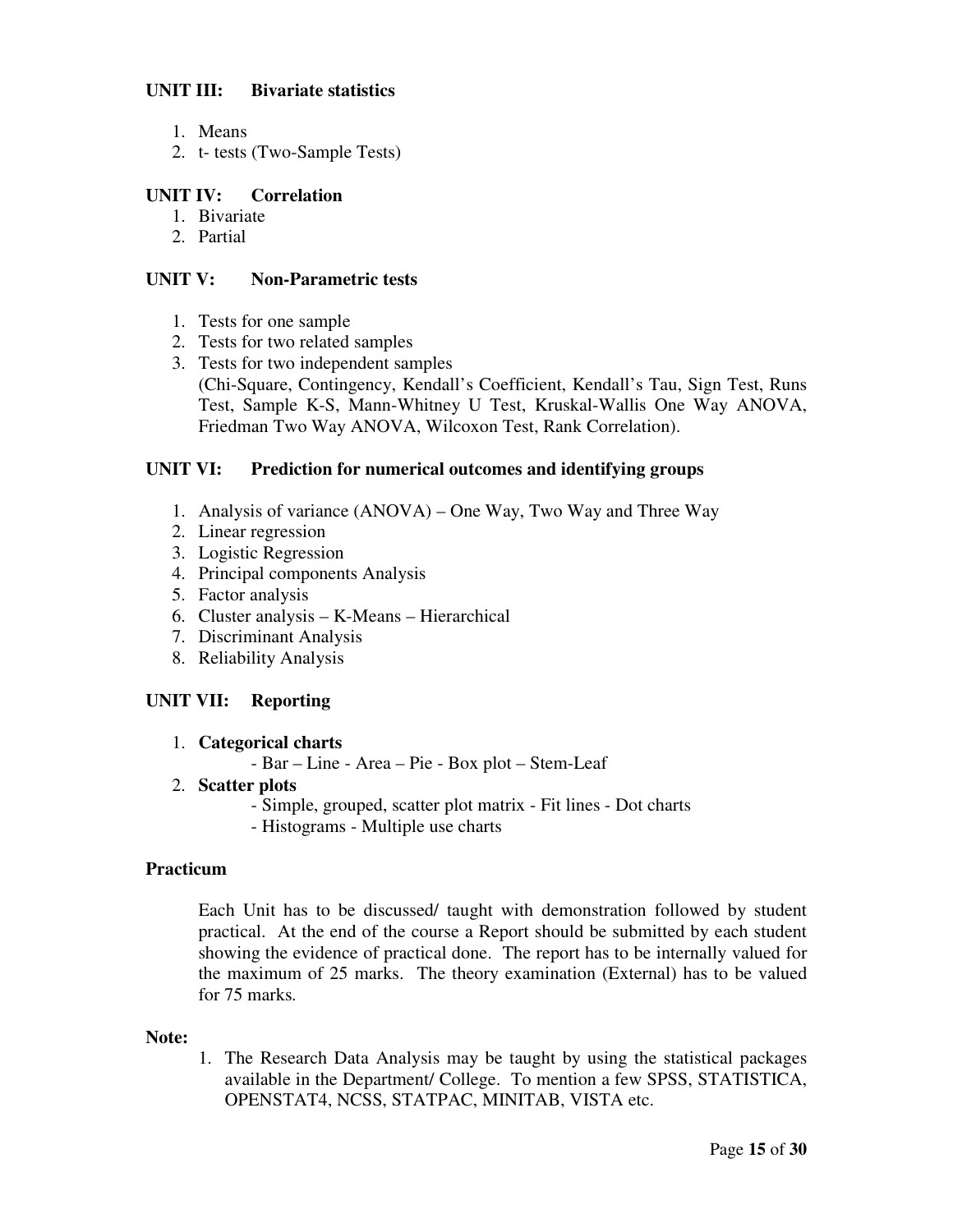- 2. Some of the free statistical packages can be downloaded from the website: www.freestatistics.tk or http://freestatistics.altervista.org/stat.php. The statistical package, OPENSTAT4 is one among them. This package is free for personal use. The operating manual and statistics book are also available free of cost. (Courtesy Prof. William G. Miller, Program originally developed by him, whose E-mail address is:  $\frac{\text{openstat@msn.com}}{\text{openstat@msn.com}}$ .
- 3. All the statistical packages have their own manual and Built-in Statistical Modules/ Tutorial/ Book for quick reference.

# References:

- 1. Antonius, Rachad. (2003). Interpreting Quantitative Data with SPSS. New Delhi: Sage Publications India Pvt. Ltd
- 2. Argyrous, George. (2005). Statistics for Research –with a Guide to SPSS. New Delhi: Sage Publications India Pvt. Ltd.
- 3. Boslaugh, Sarah E. (2004). An Intermediate Guide to SPSS Programming Using Syntax for Data Management. New Delhi: Sage Publications India Pvt. Ltd
- 4. Einspruch, Eric L. (2003). Next Steps with SPSS. New Delhi: Sage Publications India Pvt. Ltd
- 5. Einspruch, Eric L. (2005). An Introductory Guide to SPSS for Windows. New Delhi: Sage Publications India Pvt. Ltd
- 6. Elliott, Alan C. and Woodward, Wayne A. (2006). Statistical Analysis Quick Reference Guide Book – With SPSS Examples. New Delhi: Sage Publications India Pvt. Ltd
- 7. Field, Andy. (2005). Discovering Statistics Using SPSS. New Delhi: Sage Publications India Pvt. Ltd.
- 8. Fielding, Jane L. and Gilbert G N , (2006). Understanding Social Statistics. New Delhi: Sage Publications India Pvt. Ltd
- 9. Foster, Jeremy J. Barkus, Emma and Yavorsky, Christian. (2006). Understanding and Using Advanced Statistics – A Practical Guide for Students. New Delhi: Sage Publications India Pvt. Ltd.
- 10. Foster, Jeremy J. (2001). Data Analysis Using SPSS for Windows Versions 8- 10- A Beginner's Guide. New Delhi: Sage Publications India Pvt. Ltd
- 11. Gaur, Ajai and Gaur, Sanjaya.S. (2006). Statistical Methods for Practice and Research –A Guide To Data Analysis Using SPSS. New Delhi: Sage Publications India Pvt. Ltd.
- 12. Miller, William, G. (2006). Statistics and Measurement Using the Free OpenStat Package.
- 13. Muijs, Daniel. (2004). Doing Quantitative Research in Education with SPSS. New Delhi: Sage Publications India Pvt. Ltd
- 14. Puri, B.K. (2002). SPSS in Practice An Illustrated Guide. 2<sup>nd</sup> Edition. London: Arnold Publishers.
- 15. Sirkin, Mark R. (2005). Statistics for the Social Sciences. New Delhi: Sage Publications India Pvt. Ltd.
- 16. Wagner, William E. (2006). Using SPSS for Social Statistics and Research Methods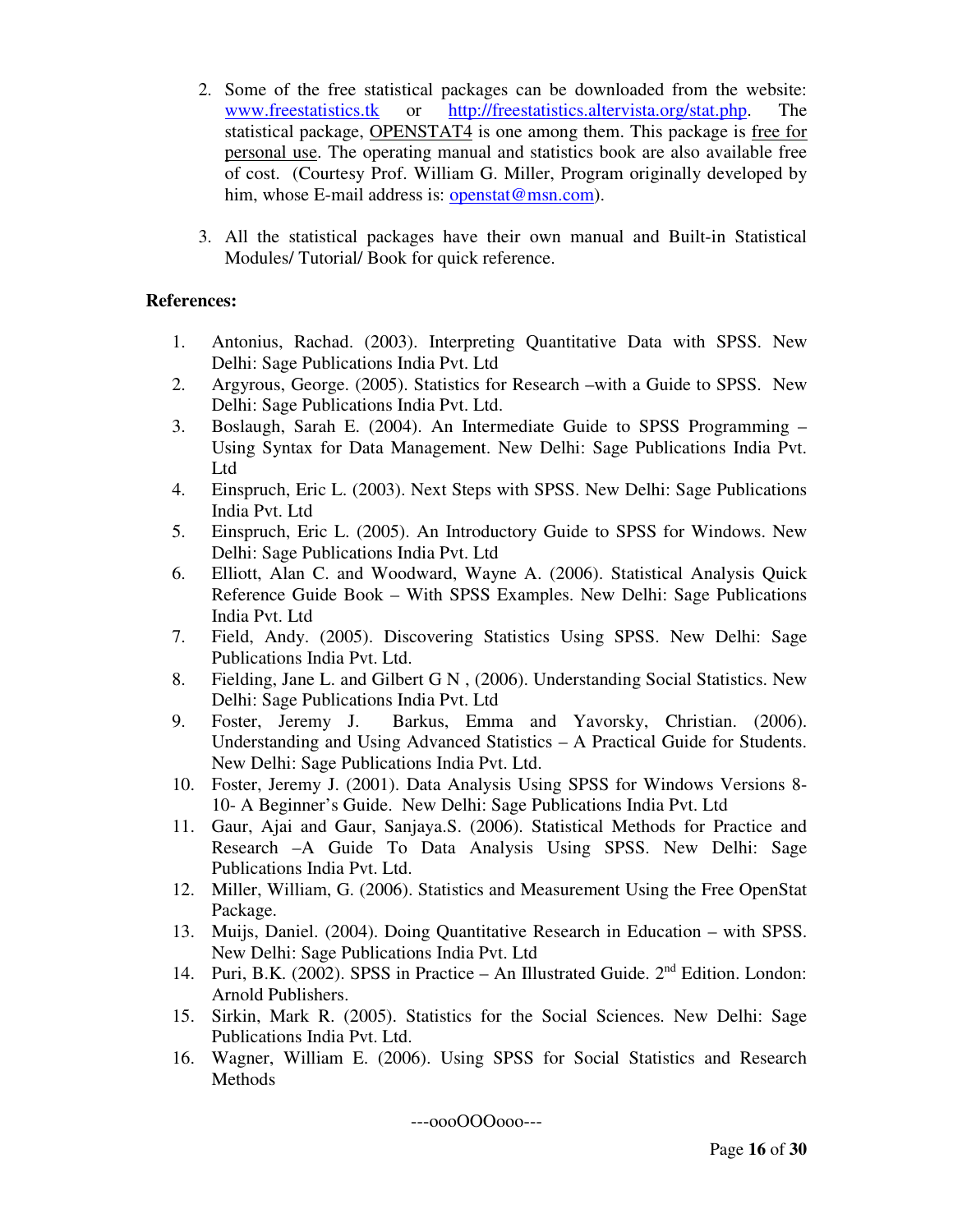# PAPER – II (Elective 3) - CURRICULUM DEVELOPMENT

#### Objectives:

After the completion of this course student will be able to

- 1. develop a broad perspective of the theory of curriculum development and foundations of curriculum construction.
- 2. develop the conceptual bases relating to curriculum planning and organization.
- 3. develop futuristic orientation towards the needs of the society with regard to types of curricula and research in curriculum.
- 4. develop an understanding of different models of evaluation.
- 5. understand contemporary developments in curriculum development.
- 6. define curriculum and identify curriculum rationale.
- 7. comprehend curriculum theories.
- 8. analyze and apply curriculum process.
- 9. implement evaluation model/ strategies for curriculum evaluation.
- 10. identify and formulate curriculum for specific purposes.
- 11. develop technology-based curriculum for education.
- 12. instill confidence in designing curriculum.
- UNIT I Curriculum as a field of study meaning and definitions of curriculum Curriculum rationales from differing philosophical perspectives
- UNIT II The Domain of Curriculum Studies Curriculum Theories Conceptual Models, legitimization theories, process theories and structural theories.

Curriculum study Areas – Factors affecting Curriculum-Knowledge and Curriculum. Cognitive Psychology and Curriculum, Curriculum Policies, Types of curriculum.

Curriculum Components – Aims and Objectives, Forms of Subject matter, Modes of Transaction, Evaluation of curriculum.

- UNIT III Curriculum Approaches and Methods Curriculum Planning, Methods of organizing knowledge – Subject matter approach, Integrated approach, Module approach, Methods of organizing Instruction and learning activities. Flexible scheduling, individualizing instruction, independent study, experimental learning, Modern approaches to Curriculum planning and developing.
- UNIT IV Curriculum Process Curriculum Development resources participants' curriculum decisions and perspectives. Curriculum Reform – rationale and process. Curriculum change – nature and process. Dimensions of curriculum change-Substantive, Instructional and organizational dimensions – Curriculum Implementation.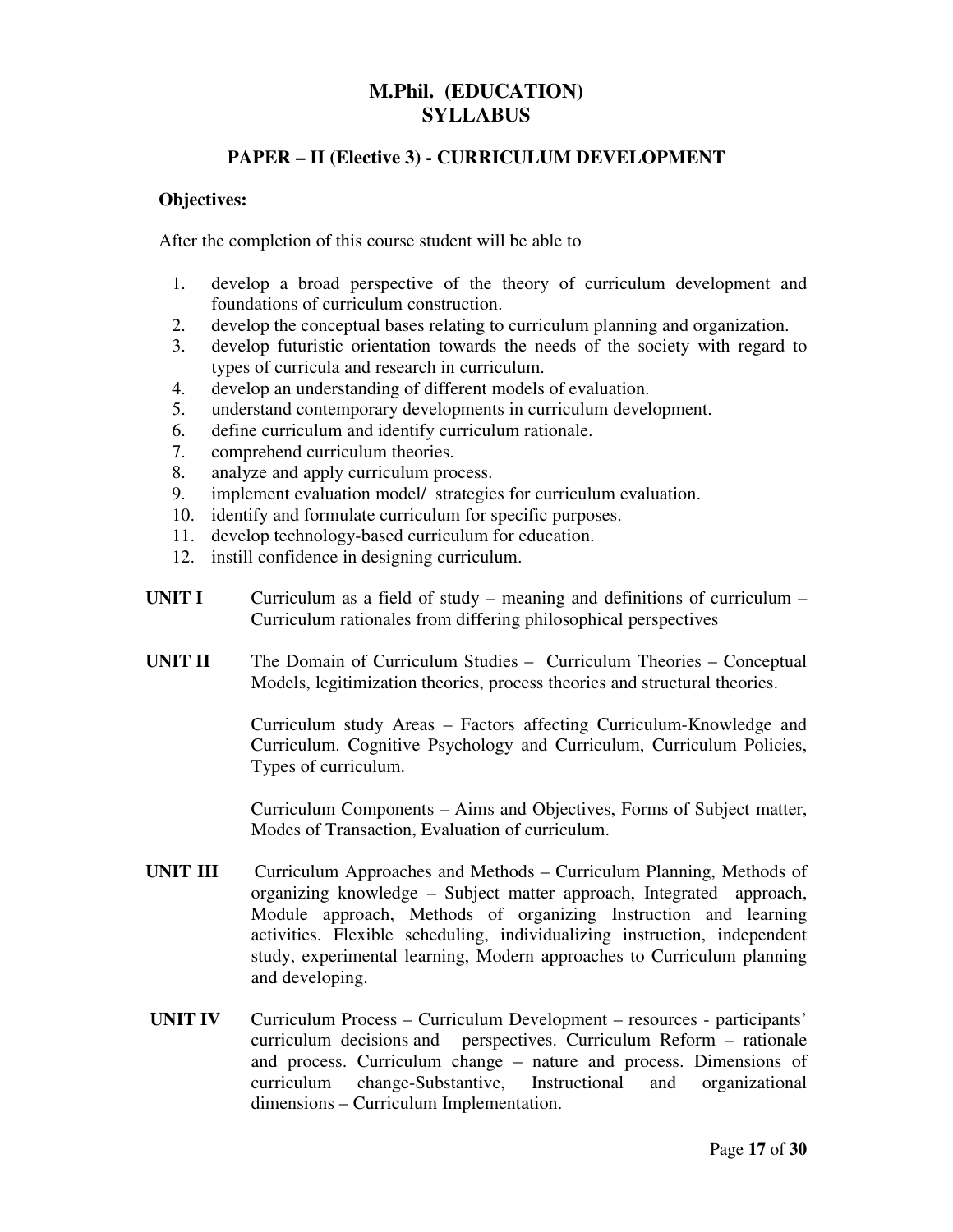- UNIT V Curriculum Evaluation-Programme evaluation. Formative and Summative Evaluation Approaches to Curriculum Evaluation – use of Evaluation Models/ Strategies of Curriculum Evaluation.
- UNIT VI Curriculum for Special Purposes Special Education, Distance Education, Women's Education, Non – formal Education, Inclusive Education.
- UNIT VII Educational Technology and Curriculum. Curriculum Research need, scope, types and contributions.

# **References**

- 1. Apple, M. (1979). Ideology and Curriculum. Boston: Routledge & KeganPaul.
- 2. Hirst, P.H. (1974). Knowledge and the Curriculum: A Collection of Philosophical Papers. London: Routledge & KeganPaul.
- 3. Lewy Aneh. (1991). The International Encyclopedia of Curriculum. Oxford. New York: Pergamon Press.
- 4. Oliver Albert,I. (1977). A Guide to Problems, Principles and Process. London: Harper&Row Publishers.
- 5. Ornstein Allan, C and Hunkin Francis, P. (1978). Curriculum Foundations, Principles and Issues.
- 6. Saylor Galen, J., Lewis Arthur J. and Alexander Wiliam, M. (1981). Curriculum Planning for Better Teaching and Learning. Library of Congress Cataloging in Publication Data.
- 7. Seth Satish, C. (1989). Future Scan and Anticipatory Management. New Delhi: Centre for Anticipatory Management (CAM) Recorder ran Private Limited., D-27, NDSE, Part-I.
- 8. Taba, Hilda. (1962). Curriculum Development Theory and Practice. Harcourt Brace and World Inc.,
- 9. Wiles and Bondi: (1993). Curriculum Development Guide to Practice. New York, Toronto: Macmillan Publishing Company.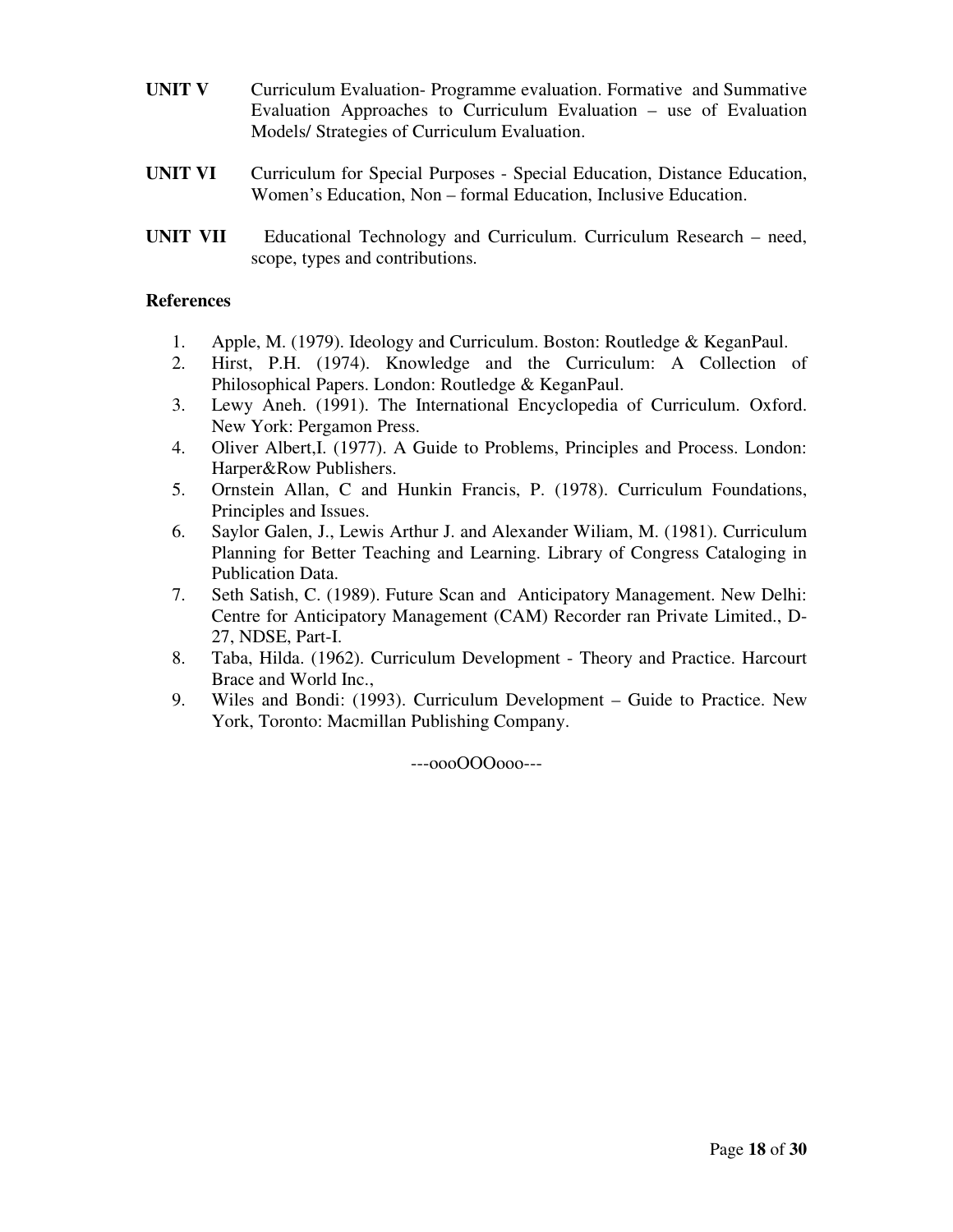# PAPER – II (Elective 4) - EDUCOMETRY

### **Objectives**

After the completion of this course student will be able to

- 1. define and explain the concept of measurement, scales and index numbers.
- 2. analyse the role of test and measurement in education.
- 3. list the various mathematical functions
- 4. fit data to straight line/curve.
- 5. test goodness of fit.
- 6. compute co efficient of correlation, coefficient of determination, standard error of estimate and scale values.
- 7. find estimates of population.
- 8. describe the method of paired comparison.
- 9. explain scaling theories.
- 10. describe the steps involved in constructing an achievement test.
- 11. illustrate how the design and blue print of an achievement test. are prepared.
- 12. write a variety of questions –objective type, short type and essay type.
- 13. describe how an achievement test should be administered.
- 14. score an achievement test and interpret tests scores
- 15. identify good test items (Item analysis).
- 16. explain the steps involved in standardization of a test
- 17. describe the tools used to measure psychological variables like intelligence, personality, attitudes, aptitude, interest etc.
- 18. appreciate the recent developments in educational measurement.
- UNIT I Theory of measurement numbers and their nature scales-Transformation and Invariance of scale values – Index numbers – Role of measurement in education.
- UNIT II Mathematical functions Linear, nonlinear, exponential, logarithmic. Curve fitting – transformations - relationships – fitting data to straight line. Testing goodness of fit – Standard error of estimate, coefficient of correlation, coefficient of determination- Estimates of population.
- UNIT III. The method of paired comparison Rationale for the scaling of comparative judgment. Computation of scale values: scaling.
- UNIT IV The method of Rank order Rank and rank values, use of means and medians in rank values, normalized rank method – the method of first choices.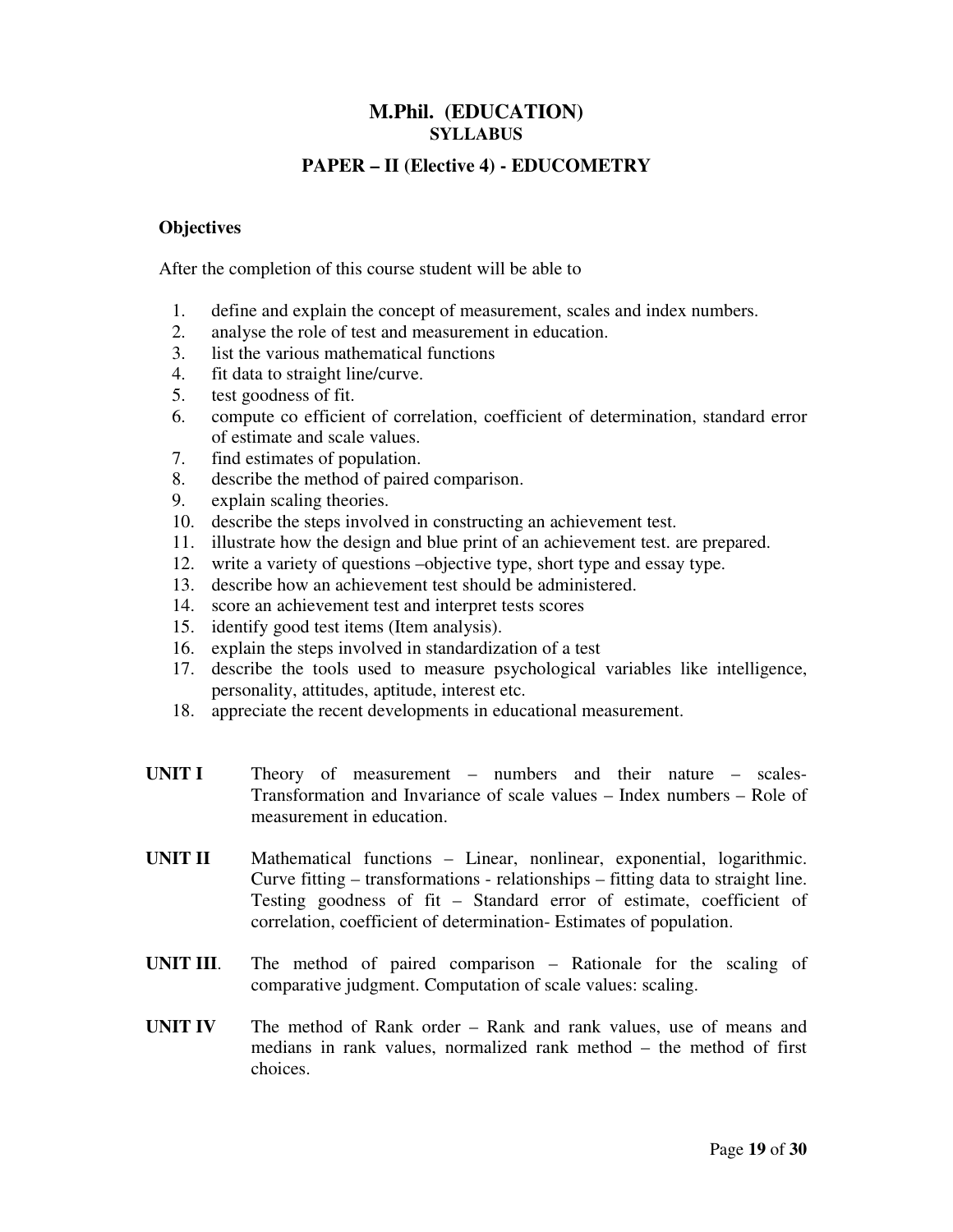UNIT V Scaling from interval and ratio judgments – equal sense distances, a test of interval consistencies, method of equal appearing intervals – methods based on ratio judgments – the method of multiple stimuli, constant sum method.

> The method of successive categories – scaling theory for successive categories; determining scale values and variabilities for stimuli – a test of internal consistency an evaluation of multi dimensional scaling objectivity of judgments – approaches to objectivity.

UNIT VI Construction and Standardization of Achievement Tests.

Planning the Test

- a) Objective type test; simple forms, multiple choice
- b) Interpretive exercise; recognition, application, generalization, Inferences – interpreting pictures, graphs
- c) Essay.

Administering and appraising class room tests.

- a) Test administration principles-
- b) Scoring Test items, correction for guessing;
- c) Checklist for evaluating classroom test
- d) Item effectiveness item analysis for norm referenced and criterion referenced tests.

Standardization of Test

- a) Establishment of Reliability and validity of the test.
- b) Establishment of Norm and Percentile Scores.
- UNIT VII Measurement of intelligence, personality, aptitude, attitudes and interest. Recent developments in Educational measurement

## References:

- 1. Anastasi, Anne. (1976). Psychological Testing.  $4<sup>th</sup>$  Edition. New York: Macmillan Publishing Inc.
- 2. Dooley, David. (1995). Social Research Methods. New Delhi: Prentice Hall of India Private Limited.
- 3. Ebel, R.L and Frisbie, D.A. (1986). Essentials of Educational Measurement. 4<sup>th</sup> Edition. New Jersey: Prentice-Hall Inc.
- 4. Elifson, Krick.W., Runyon, Richard. P. and Haber, Audrey. (1990). Fundamentals of Social Statistics. New York: McGraw Hill International Education.
- 5. Glass, Gene,V and Hopkins. D. Denneth.(1984). Statistical Methods in Education and Psychology, Secondary Edition, London: Allyn and Bacon.
- 6. Glass, Gene.V. and Stanley, Julian, C. (1970). Statistical Methods in Education and Psychology. New Jersey: Prentice-Hall Inc. Englewood Cliffs.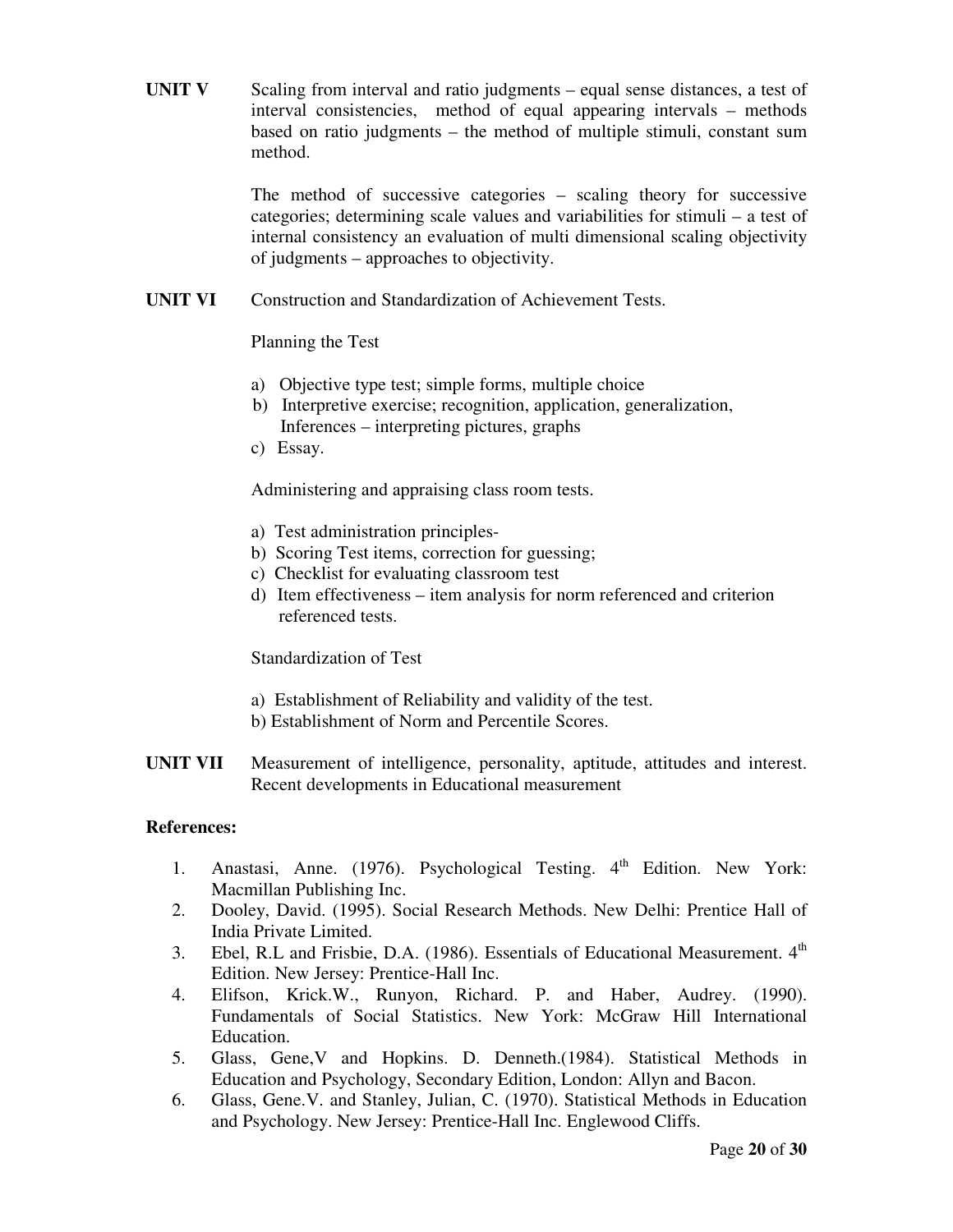- 7. Grounlund, Norman,E. (1976). Measurement and Evaluation in Teaching. New York: Mac Millan Publishing Company Inc.
- 8. Guilford, J.P and Fruchter, B. (1973). Fundamental Statistics in Psychology and Education. Tokyo: McGraw Hill KogaKusha Limited.
- 9. Guilford, J.P. (1979). Psychometric Methods, New Delhi: Tata McGraw Hill Publishing Company Limited.
- 10. Henry, Garrett, E. (1966). Statistics in Psychology and Education. Vakils Feffer and Simsons Limited.
- 11. Lewis-Bick, Michael, S. (Ed.) (1993). Basic Statistics, Volume-I. New Delhi: Sage Publications.
- 12. Linn, Robert, L. (Ed). (1989). Educational Measurement. London: Collier Macmillan Publishers.
- 13. Mehrens, W.A and Lehmann, I.J. (1969). Measurement and Evaluation in Education and Psychology.  $2<sup>nd</sup>$  Edition. New York: Holt, Rinehart and Winston.
- 14. Nunnally, Jum, C. (1972). Educational Measurement and Evaluation. New York: McGraw Hill Book Company.
- 15. Nunnally, Jum, C. (1975). Introduction to Statistics for Psychology and Education. New York: McGraw Hill Book Company.
- 16. Sidhu, K.S. (2005). New Approaches to Measurement and Education. New Delhi: Sterling Publishers Private Limited.
- 17. Singh, Jaspal. (1991). Introduction to methods of Social Research. New Delhi: Sterling Publishers Private Limited.
- 18. Van Dalen, Deobold, B. (1979). Understanding Educational Research An Introduction. New York: McGraw Hill Book Company.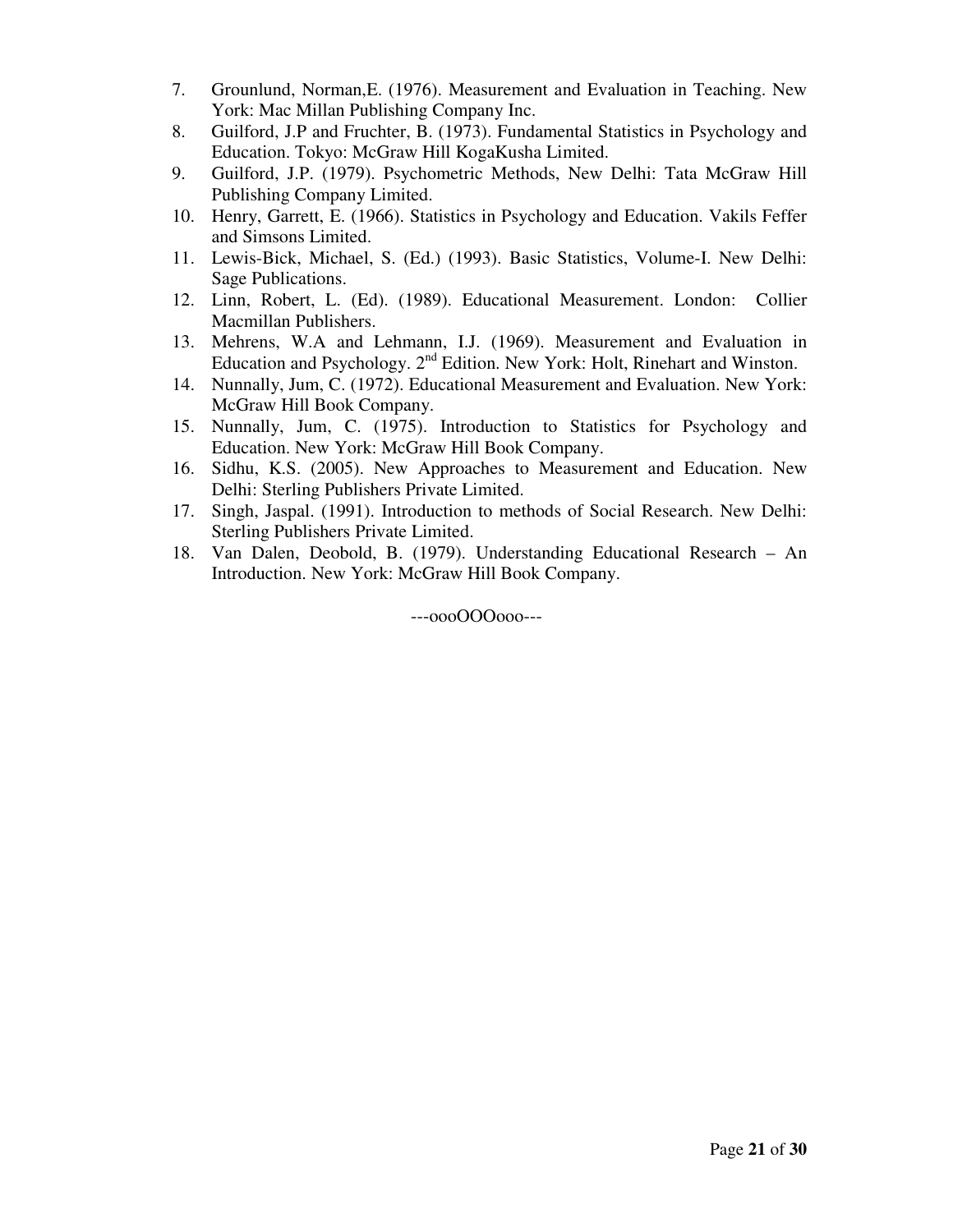# PAPER – II (Elective 5) - DISTANCE EDUCATION

#### **Objectives**

After the completion of this course student will be able to

- 1. define the concept of distance education.
- 2. list the objectives and principles of distance education.
- 3. distinguish between traditional correspondence education and open education.
- 4. appreciate the growth and development of distance education in general and in India in particular.
- 5. describe the procedure to be adhered to in developing courseware for distance education
- 6. explain the teaching methodology used in distance education and their relative merits
- 7. list basic issues of educational evaluation in distance education
- 8. delineate the criteria for evaluation in distance education
- 9. explain how to establish distance education Institutes in Universities.
- 10. appreciate the need for Regional centers and counselling services in Distance education
- 11. familiarize with technology in distance education.
- 12. develop the skill of writing Self Instructional Modules.
- UNIT I Distance Education- Philosophy, Theories, Objectives and principles Comparison between traditional correspondence and open Education. – Present Status - Growth and Development of Distance Education in India.
- UNIT II Developing courseware for Distance Education
	- 1. Developing a Curriculum Assessing Educational needs –
	- 2. Course planning organizing the content Models of presenting the content – assessment and Feedback.
- UNIT III Distance Education Teaching Methodology the Methods the multimedia approach – Teacher – Students interaction – Role of Distance Education - Tutor and Tutor comments.
- UNIT IV Evaluation in Distance Teaching  $-$  basic issues of educational evaluation  $$ tests Construction – grading and question banking. Assignments, Projects – Guidance and evaluation – Criteria for Evaluation.
- UNIT V Establishing Distance education Institutes in Universities- the prerequisites – target group courses.
- UNIT VI Organization of student support services in Distance Education.
	- 1. Regional study Centres Models and operation.
	- 2. Counselling services.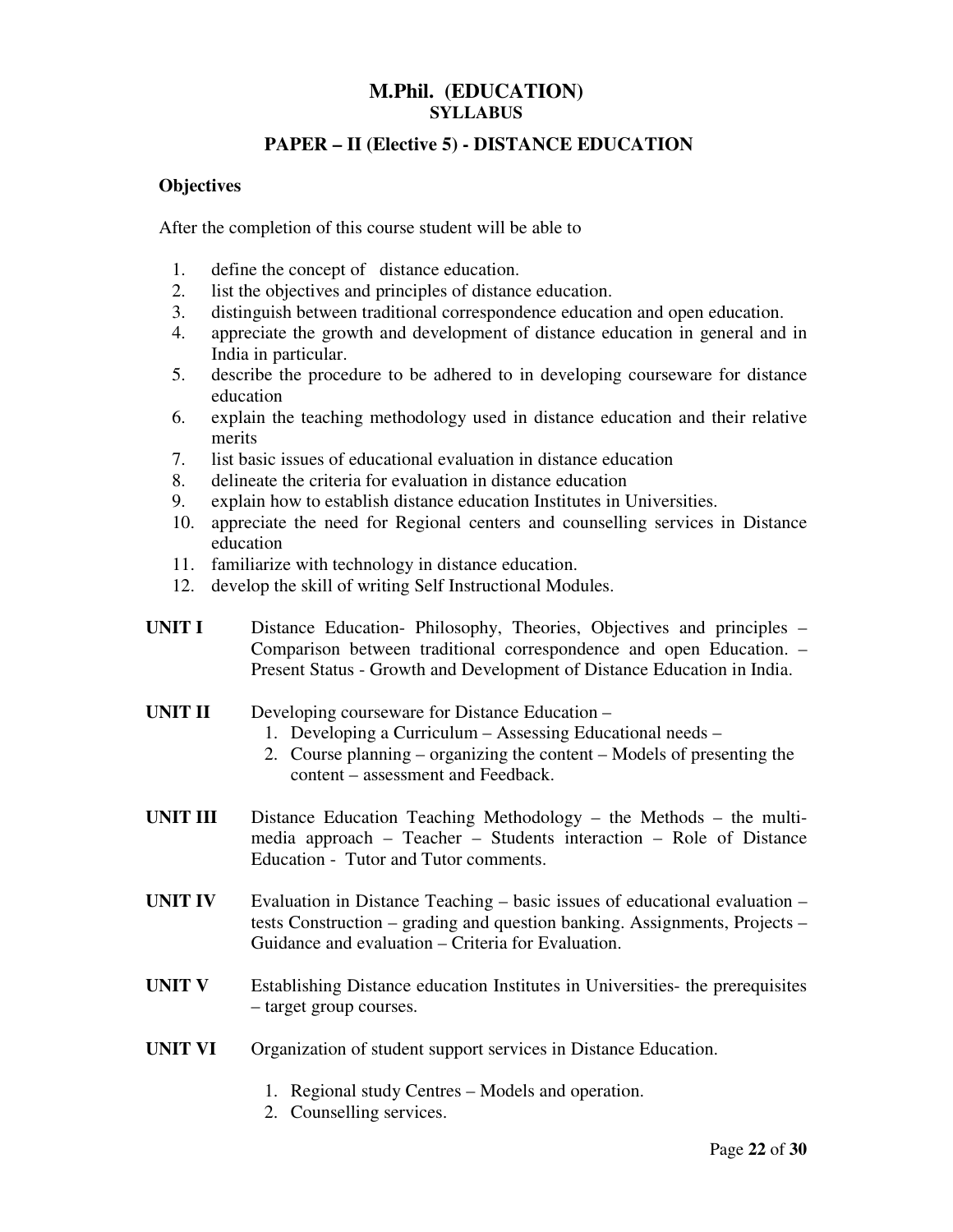UNIT VII Technology in Distance Education – the role of Media, Online Courses, Internet and Web Resources, Virtual Classroom and Virtual University. Research in Distance Education – Past, Present and Future perspective.

## References:

- 1. Rathore, H.C.S. (1993). Management of Distance Education in India. New Delhi: Ashish Publishing House.
- 2. Seward, D., Keegan, D., and Holmberg, B. (1983). Distance Education: International Perspectives. London and New York: St. Martin's Press.
- 3. Keegan, D. (1990). Foundations of Distance Education. Second Edition. London and New York: Routledge.
- 4. Borah, S.(1988). Distance Education. New Delhi: Amar Prakashan.
- 5. Bates, A.W.(Ed)., (1984). The Role of Technology in Distance Education. London: Croom Helm.
- 6. Holmberg, B. (1977). Distance Education of Survey and Bibliography. London: Kogan Page.
- 7. Keegan, D. (1986). The Foundations of Distance Education. London: Croom Helm.
- 8. Rumble, G and Hary, K. (1982). The Distance Teaching Universities. London: Croom Helm.
- 9. Anand, S. (1979). University without Walls. New Delhi: Vikas Publishing House.
- 10. Report of the Education Commission. Government of India. 1964-1966.
- 11. Report of the Third Planning Commission. Government of India. 1960-1965.
- 12. Holmberg, B. (1967). Correspondence Education: A Survey of Applications, methods and Problems. Malmo: Hermods.
- 13. Holmberg, B. (1985). Status and Trends of Distance Education. Lund: Lector Publishing.
- 14. Khan, I. (1989). Teaching at a Distance, New Delhi: Amar Prakashan.
- 15. Mukhopadhyay, M and Sujatha, K. (1988). Research on Planning and Management of Distance Education and Educational technology. New Delhi: NIEPA.
- 16. Nathenson, M.B. and Henderson, E. (1980). Using Student feedback to improve Learning Materials. London: Croom Helm.
- 17. Rumble, G and Harry, K. (1982). The Distance Teaching Universities. London: Croom Helm.
- 18. Sewart, D., Keegan, D and Holmberg, B. (1983). Distance Education International Perspectives. Beckenham Lkent: Croom Helm.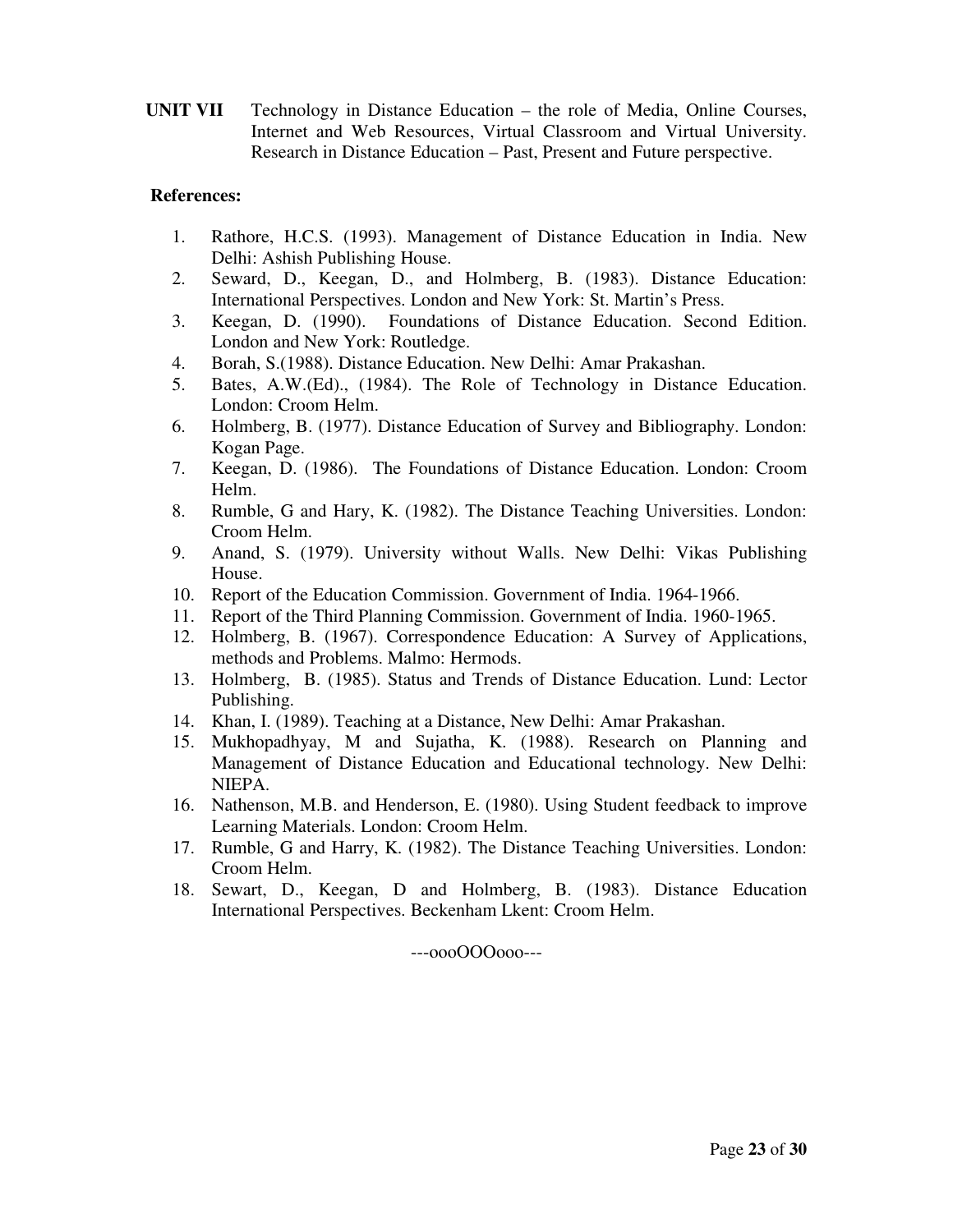# M.Phil. (EDUCATION) SYLLABUS PAPER – II (Elective 6) – GUIDANCE AND COUNSELLING

### Objectives:

After the completion of this course student will be able to

- 1. understand concept, need, importance of Guidance and Counselling.
- 2. understand the principles of Guidance and Counselling programme.
- 3. understand the concept and process of Counselling.
- 4. understand need for Guidance to the children with special needs.
- 5. acquaint with various procedures of organizing various Guidance services.
- 6. lists the principles and objectives of Guidance and Counselling.
- 7. explain the psychological and sociological foundations of Guidance and Counselling.
- 8. describe various approaches to Guidance and Counselling.
- 9. discuss the different types of therapy/ training.
- 10. describe the role of teachers in counselling situations.
- 11. identify the role of family, school, community in guidance and counselling
- 12. explain various theories of vocational development.
- 13. describe the process of vocational guidance
- 14. identify the specific areas warranting counselling.
- UNIT I Guidance and Counselling: Concept, Definition and Principles, Background, Scope, Current Status in India and Abroad – Objectives of Counselling – Counselling Skills; Counselling standards: Ethical and Legal.
- UNIT II Psychological Bases of Counselling: Human behaviour and Individual differences – Defense Mechanisms – Maladjustment – Mental health – Integrated Personality. Sociological bases: Social Nature of Human beings – Nature of Human relationships – Increasing complexity of today's world – Conflict of Values.
- UNIT III Approaches to Counselling:
	- i) Directive and Authoritarian Psycho-Analytic Behaviouristic Humanistic – Eclectic – Group Counselling.
	- ii) Counselling as helping Concept of Stress Types of Stress Counsellor and Client matching – Coping and Adjustment strategies of Controlling Stress as an experience – Transactional Analysis – Relaxation Techniques.
	- iii) Structured Learning Therapy: The tasks of the Counsellor in social skill training – Irrational beliefs and problems – promoting rational thinking – Cognitive Behaviour Therapy – Desensitization – Assertiveness training.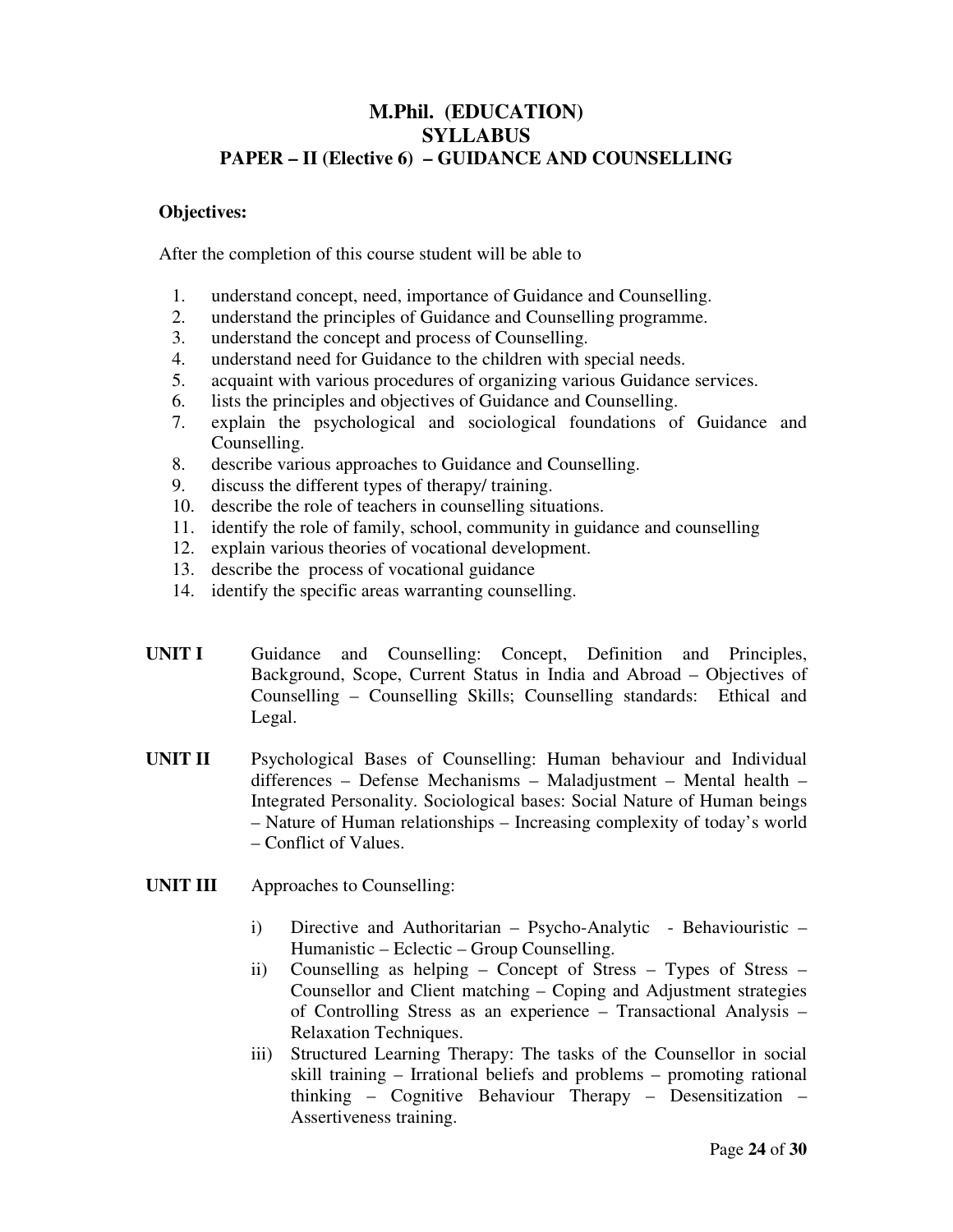## UNIT IV Educational Counselling:

- i) Need for Educational Counselling Role of teachers in Counselling situations: a) Elementary school, b) high school, c) college – Teacher and Counsellor – Teacher and Counsellee.
- ii) Children with special needs The gifted Physically Handicapped Mentally Handicapped – Emotional and Behavioural problems of adolescents – Examinations anxiety – Learning difficulties – Alcoholism and Drug abuse – Truancy among the Adolescents –Sex related problems.
- iii) Guidance Oriented Education: Educational Counselling & Curriculum – Counselling & Home – Counselling unit in educational institutions.
- UNIT V Vocational Counselling:

Need for Vocational Counselling.

- i) Theories of Vocational Development Vocational Choice: after a) Primary education, b) High School Education, C) Higher Secondary and d) Professional course.
- ii) Process of Vocational Counselling Vocational Guidance Adolescent values - Job and Family – Perception of Sex roles – Occupation information – Job Analysis and Job description – Career Counselling – Information service and Guidance – Vocational Stress Counselling – overcoming platue and burnout – Conflicts in work environment.
- UNIT VI Family and Marital Counselling:

Need for Family Counselling

- i) Family systems Nuclear Family Joint Family problems.
- ii) Child Guidance Counselling the parents-child relationship problems – rejection – favouritism – other problems.
- iii) Parental Counselling role of parents in dealing with children's problems.

Need for Marital Counselling

- i) Marital problems socio-economic factors finance social life religious and other values – occupational demands.
- ii) Counselling the Unwed Mothers, Divorcees and the Separated Parents of Handicapped and deviant Children.
- iii) Genetic Counselling and its importance before and after marriage.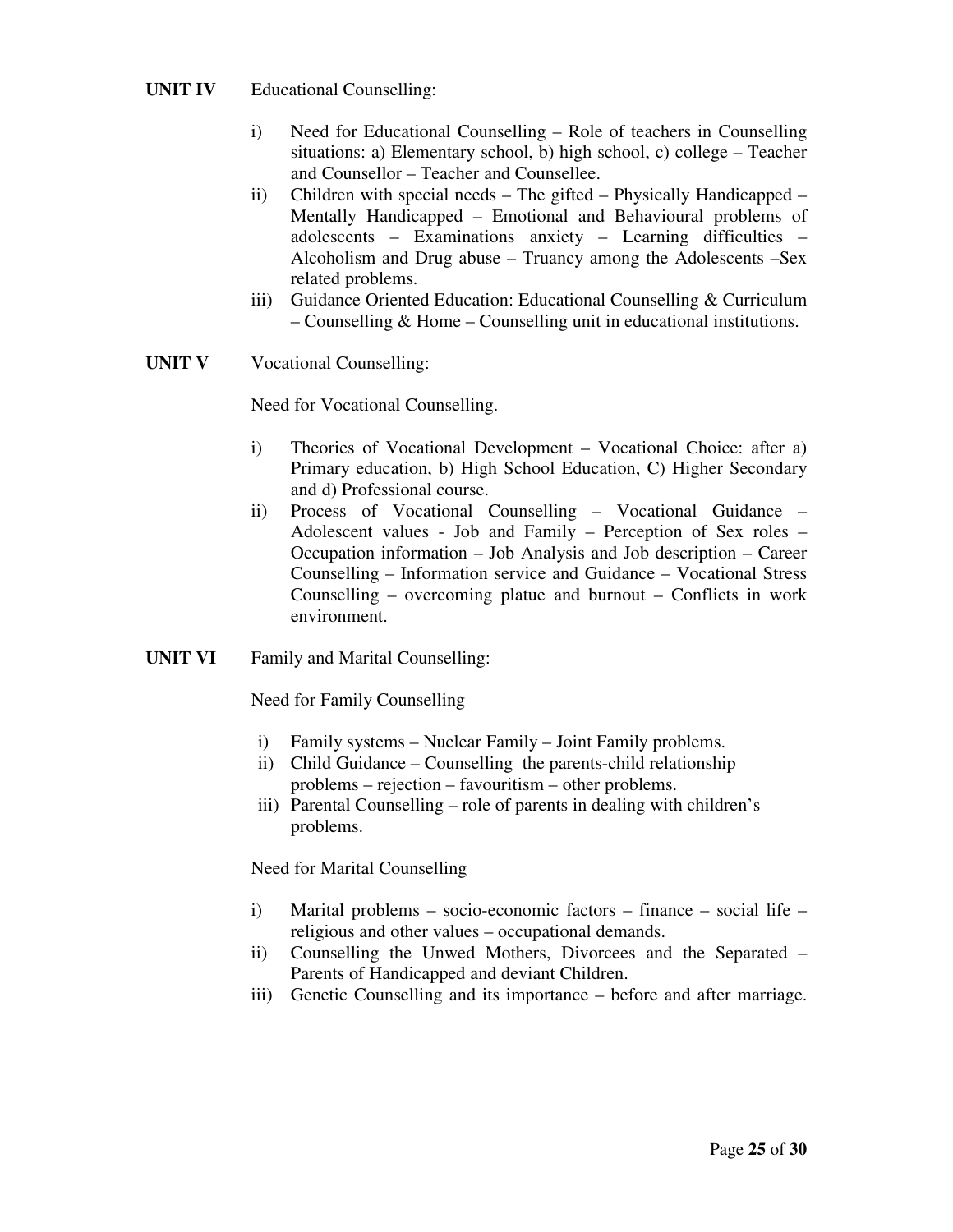Need for Health and Old Age/ Retirement Counselling.

- i) Problems of Aging Psycho-somatic disorders Ageing and its impact on health – Geriatric Counselling – Counselling the rehabilitated. Problems of Social Relations. Emotional problems, feeling of neglect and unworthiness, Psychological Seclusion, Social exclusion and need for inclusiveness.
- ii) Mental health Psycho-neurosis Psychosis Psycho-therapy.
- iii) Loss of Spouse, Health problems; Planning for Health Health insurance.
- iv) Financial Problems Employed, Retired Pensioners, Retired Non Pensioners, Planning for old age/ retired life.

# References:

- 1. Adams, James, F. (1962). Problems in Counselling. New York: Mac Millan Publishers.
- 2. Anastasi, A. (1958). Differential Psychology. 3<sup>rd</sup> Edition. New York: Mac Millan Publishers.
- 3. Asfukel, Dugland S. (1957). Guidance and Counselling in the Classroom. Boston: Allyn and Bacan Inc.
- 4. Gonbach, L.J. (1960). Essentials of Psychological Testing. 2<sup>nd</sup> Edition. New York: Harper & Row Publishers.
- 5. Dolland, J and Miller, N.E. (1950). Personality and Psychotherapy. New York: McGraw Hill Publishers.
- 6. Hall, C.S and Lidsey, G. (1957). Theories of Personality. Nee York: Wiley &Sons Publishers.
- 7. Hurlock, E. (1950). Adolescent Development. New York: McGraw Hill Publishers.
- 8. Jones, Arthus, J. (1963). Principles of Guidance. New York: McGraw Hill Publishers.
- 9. Lawshe, C.M. (1957). Principles of Personal testing. New York: McGraw Hill Publishers.
- 10. Martinson, W.D. (1946). Vocational Planning. New York: American Management Association.
- 11. Merrill, M.A. (1946). Problems of Child Delinquency. New York: American Management Association.
- 12. Perguson, L.W. (1952). Personality Measurement. New York: McGraw Hill.
- 13. Rogers. (1951). Client Centred Therapy. Boston: Houghton Mifflin.
- 14. Strong, E.K. (1955). Vocational Interests of Men and Women. London: Standford University Press.
- 15. Tyler, Leona, E. (1961). The Work of Counsellor. New York: Appleton Century Crafts.
- 16. Zeran, Franklin, N. (1964). Theory and Practice. New York: American Book Company.
- 17. Borders. (1975). Counselling Programmes. London: Sage Publications.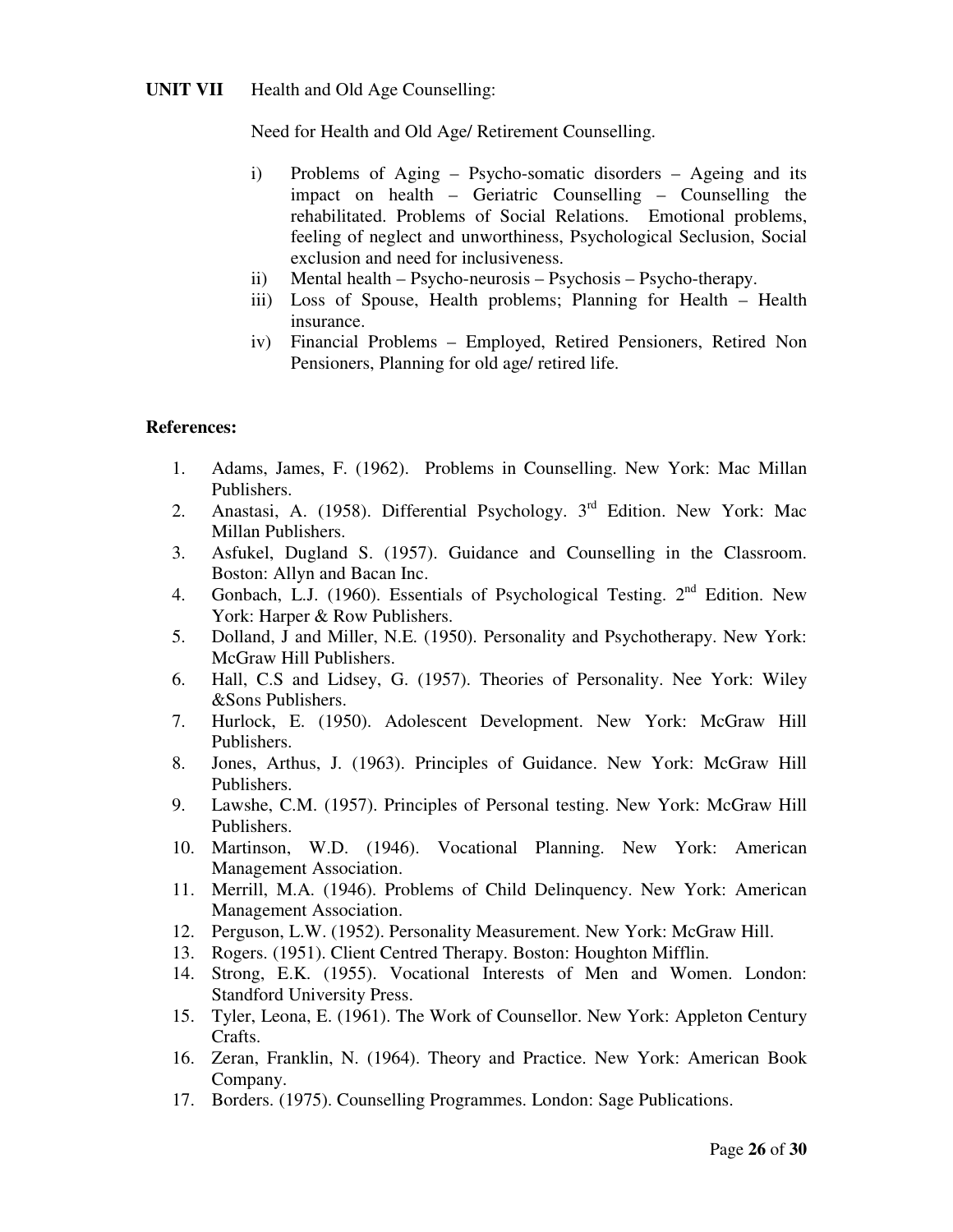- 18. Kotler, A.J and Kothar,E. (193). Teacher as a Counsellor. London: Sage Publications.
- 19. Jones, J.A. (1979). Principles of Guidance. New York: McGraw Hill International Edition.
- 20. Kochhar, S.K (1998). Guidance and Counselling. New Delhi: Sterling Publishers.
- 21. Pedersen. (1996). Counselling across Cultures. London: Sage Publications.
- 22. Shertzer, B and Strong. (1971). Fundamentals of Guidance. New York: Bogota Mifflin Company.
- 23. Willey and Strong. (1970). Group Procedures in Guidance. New York: Harper and Brothers.
- 24. Winni Cott, D.W. (1995). Counselling and Therapy. London: Sage Publications.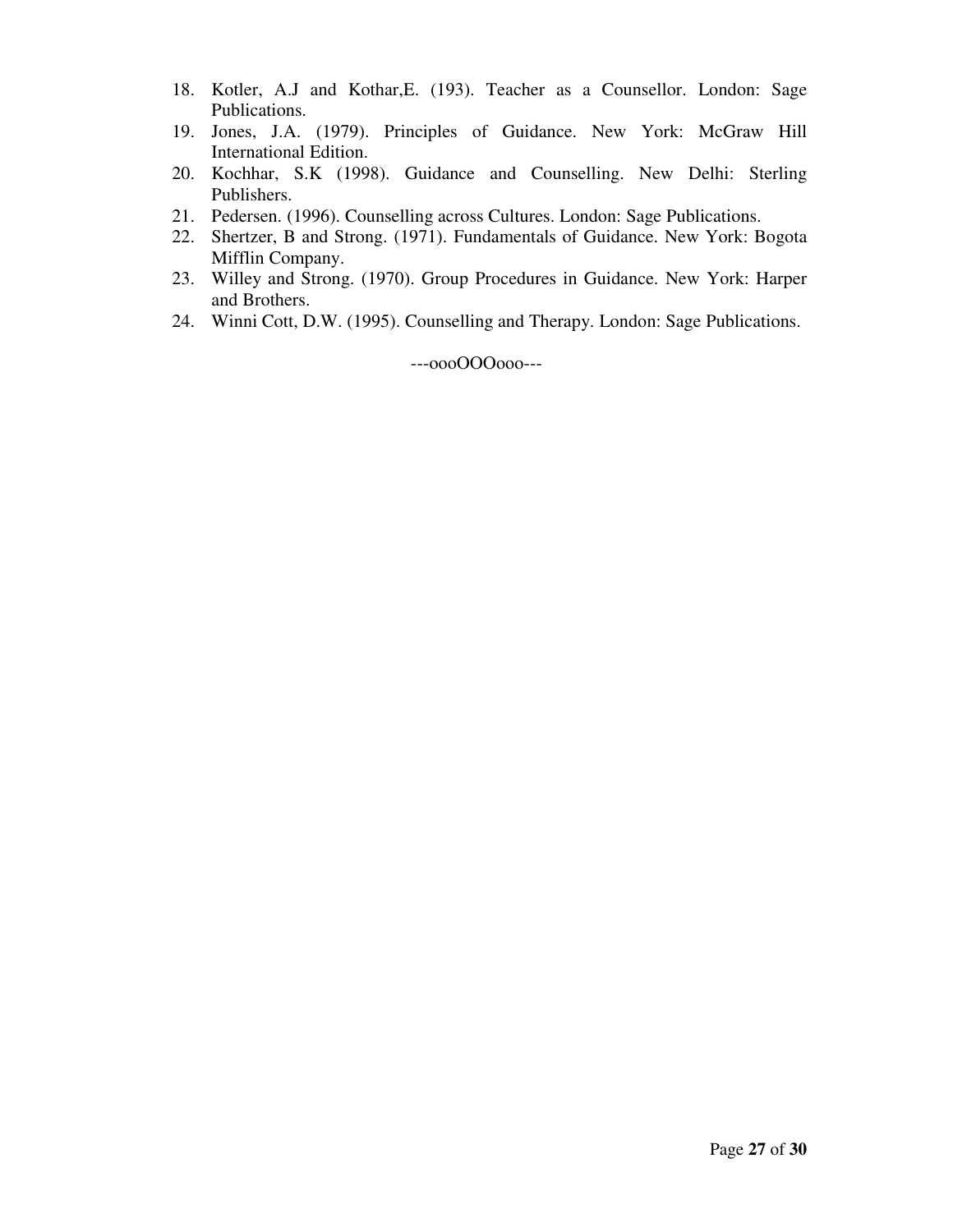# PAPER – II (Elective 7) - PHILOSOPHY OF EDUCATIONAL RESEARCH

#### Objectives:

After the completion of this course student will be able to

- 1. explain the concept of Philosophy and Methods of philosophizing Educational Research.
- 2. analyse the role of philosophy in educational research
- 3. define the general concept of knowledge, sociology of knowledge and Indian conception of knowledge
- 4. explain the theories of development of knowledge
- 5. explain the social science approach to educational research.
- 6. analyse the influence of social science approaches on educational research.
- 7. explore the researches undertaken in India on knowledge and Knowledge utilization.
- 8. familiarise with how to develop an appropriate approach.

UNIT I Philosophy – concept and meaning, Methods of philosophising; speculative, descriptive – Analytical, prescriptive, evaluative. Role of philosophy in educational research; ways of conceptualising the relation between philosophy and education, philosophy of education and philosophy of educational research – need for new paradigms in educational research – assignments.

- UNIT II Knowledge creation of knowledge. Misconceptions, the knower and the known (Subject-object) relationship – experience the framework, the interpretation – the logic of knowledge acquisition – the sociology of knowledge – The Indian conception of knowledge.
- UNIT III Theory Theories and development of knowledge; theory building theory and methods, abstraction, structure, cause, system, implications – Theory testing – falsification, verification.
- UNIT IV The social science approach to Educational research Assumptions of social sciences; ontological, epistemological and models of man – The positivism Vs anti positivism divide- The contemporary Approaches.
- UNIT V The influence of Social Science Approaches on Educational Research-Empiricism – Scientism –Operationalism – Macro-systems approach – The quantitative (Statistical) Approach- Learning resources Approach – Teacher accountability approach.
- UNIT VI Educational research in India Tradition, Domains and Trends Entrainments in unproductive paradigms.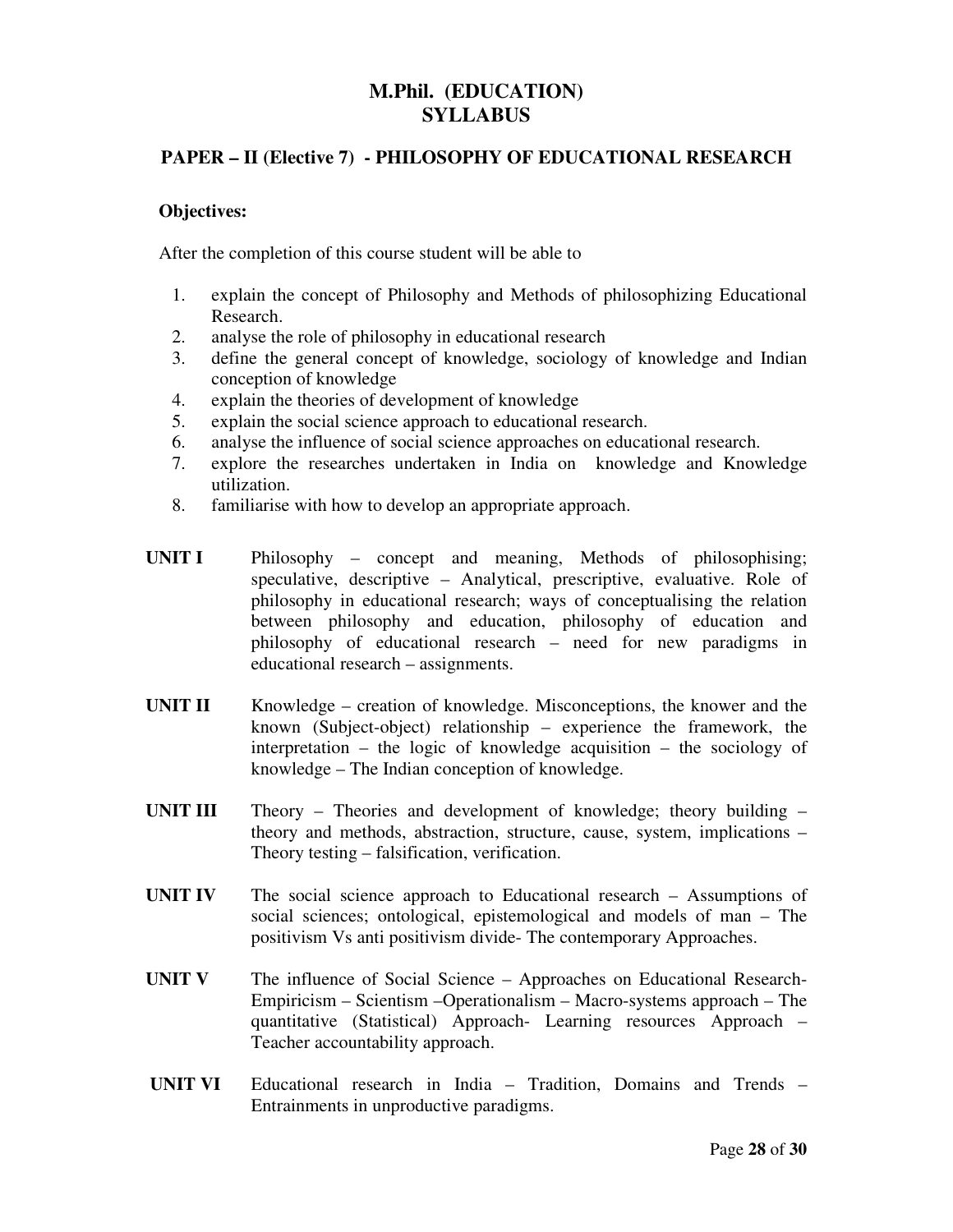UNIT VII Developing an appropriate approach – examining underlying assumptions – the need to break with tradition – scanning emerging paradigms in other disciplines.

## References:

- 1. Bhatt, S.R. (1986). Knowledge, Value and Education An Axionetic Analysis. New Delhi: Gian Publishing House.
- 2. Borg, W.R., Gall, M.D. (1979). Educational Research An Introduction,  $3<sup>rd</sup>$ Edition, New York: Longman Inc.
- 3. Brameld, T. (1956). Towards a Reconstructed Philosophy of Education. New York: Dryden Press.
- 4. Brameld,T. (1971). Patterns of Educational Philosophy. New York: Hold, Rinehart & Winston.
- 5. Burgen, Robert, G. Ed., (1985). Issues in Educational Research: Qualitative Methods. London: The Falmer Press.
- 6. Burroughs, G.E.R. (1975). Design and Analysis in Educational Research. 2<sup>nd</sup> Edition. Oxford: Alden & Mowbray Limited.
- 7. Chamberlin,J.G. (1969). Toward a Phenomenology of Education. Philadelphia: West Minister Press.
- 8. Cohen, Louis and Manian, Lawrence. (1994). Research methods in Education. London: Routledge.
- 9. Cohen, Louis. et.al  $(2000)$ , Research Methods in Education  $(5<sup>th</sup>$  edition). London: Routledge.
- 10. Cohen, Brenda. (1983). Means and Ends in Education. London: George Allen & Unwin.
- 11. Denton, D.E. Ed. (1974). Existentialism and Phenomenology in Education. New York: Teachers College Press.
- 12. Denzin, Norman K. and Lincoln, Yvonna S. (1994). Hand Book of Qualitative Research. New Delhi: Sage Publications.
- 13. Festinger, U & Katz.. (1972). Research Methods in Behavioural Sciences. New York: Bold Dryden.
- 14. Fitzgibbons, Robert, E. (1981). Making Educational Decisions: An Introduction to Philosophy of Education. New York: Harcourt Brace Joranovich.
- 15. Freive, P (1973), Pedagogy of the Oppresses, New York: Seabary.
- 16. Golten, C and Manion, L. (1981). Perspectives on Classrooms and Schools. London: Holt, Rinehart and Winston.
- 17. Goode, W.J and Hott, P.K (1981). Methods in Social Research. London: McGraw Hill Book Company.
- 18. Hadin, Catherine. (1987). Research Design: Strategies and Choices in the design of Social Research. London: Allen and Unwin.
- 19. Keeves, J.P. (1988). Educational Research Methodology and Measurement, An International Handbook Educational, New York: Pergamon Press.
- 20. Kerlinger, Fred, N (1964). Foundations of Behavioural Research: Educational and Psychological Inquiry. New York: Holt and Rinehart and Winston, Inc.
- 21. Kerlinger, Fred, N (1978). Foundations of Behavioural Research. New Delhi: Surjeet Publications.
- 22. Nisbet (ed.). (1985). Research, Policy and Perspective. London: Kogan Page.
- 23. Peokewits, T. (1984). Paradigm and Ideology in Educational research. London: Palmer Press.